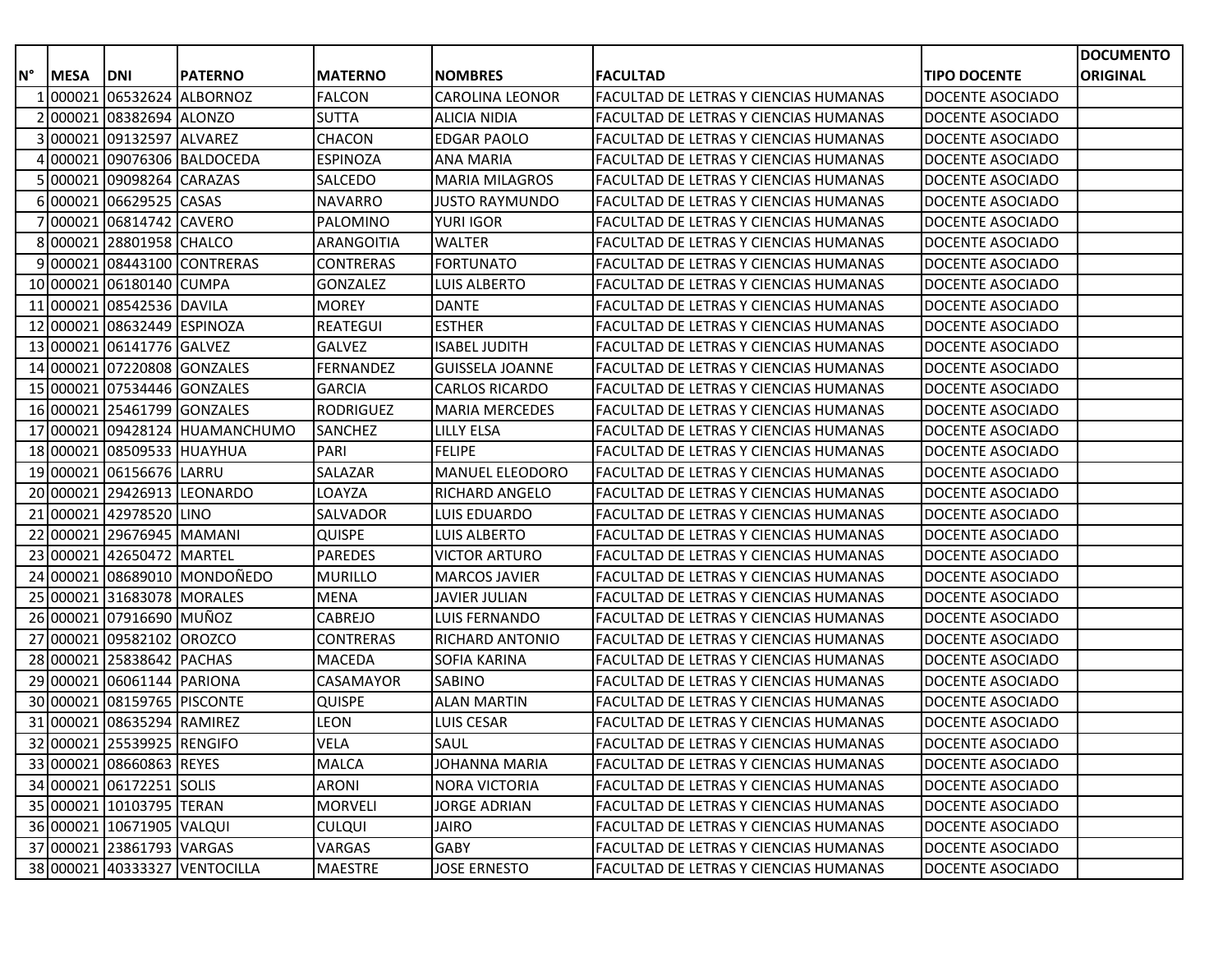|  |                             | 39 000022 08248540 FIGUEROA  | <b>BUSTAMANTE</b>             | <b>JULIO HERNAN</b>    | FACULTAD DE DERECHO Y CIENCIA POLITICA        | DOCENTE ASOCIADO |
|--|-----------------------------|------------------------------|-------------------------------|------------------------|-----------------------------------------------|------------------|
|  |                             | 40 000022 06253563 GAMARRA   | <b>VILCHEZ</b>                | LEOPOLDO FELIX         | <b>FACULTAD DE DERECHO Y CIENCIA POLITICA</b> | DOCENTE ASOCIADO |
|  | 41 000022 06706793 MAVILA   |                              | <b>LEON</b>                   | ROSA DELSA             | FACULTAD DE DERECHO Y CIENCIA POLITICA        | DOCENTE ASOCIADO |
|  | 42 000022 07957918 SEIJAS   |                              | <b>RENGIFO</b>                | TERESA DE JESUS        | <b>FACULTAD DE DERECHO Y CIENCIA POLITICA</b> | DOCENTE ASOCIADO |
|  | 43 000022 07911753 VARGAS   |                              | <b>JARAMILLO</b>              | <b>GUILLERMO JULIO</b> | <b>FACULTAD DE DERECHO Y CIENCIA POLITICA</b> | DOCENTE ASOCIADO |
|  | 44 000023 07319286 ALFONZO  |                              | <b>FLORES</b>                 | <b>ISABEL</b>          | <b>FACULTAD DE MEDICINA</b>                   | DOCENTE ASOCIADO |
|  | 45 000023 06178986 ALIAGA   |                              | <b>SANTA MARIA</b>            | <b>MERIDA ELVIRA</b>   | <b>FACULTAD DE MEDICINA</b>                   | DOCENTE ASOCIADO |
|  | 46 000023 08098466 ALVA     |                              | <b>BETALLELUZ</b>             | <b>PILAR FERNANDA</b>  | <b>FACULTAD DE MEDICINA</b>                   | DOCENTE ASOCIADO |
|  |                             | 47 000023 25597101 AMPUERO   | <b>CACERES</b>                | ROSA VIOLETA           | <b>FACULTAD DE MEDICINA</b>                   | DOCENTE ASOCIADO |
|  |                             | 48 000023 09209462 ANTEZANA  | ALZAMORA                      | SONIA                  | <b>FACULTAD DE MEDICINA</b>                   | DOCENTE ASOCIADO |
|  | 49 000023 07064653 ARROYO   |                              | <b>AGUILAR</b>                | <b>RUTH SARA</b>       | <b>FACULTAD DE MEDICINA</b>                   | DOCENTE ASOCIADO |
|  |                             | 50 000023 09200682 BARDALEZ  | HOYOS DE BAZAN ROSA AMELIA    |                        | <b>FACULTAD DE MEDICINA</b>                   | DOCENTE ASOCIADO |
|  | 51 000023 06165930 CAIRO    |                              | ARELLANO                      | YADIRA LILIA           | <b>FACULTAD DE MEDICINA</b>                   | DOCENTE ASOCIADO |
|  |                             | 52 000023 06138944 CASQUERO  | <b>NAVARRO</b>                | ROSA AIDE              | <b>FACULTAD DE MEDICINA</b>                   | DOCENTE ASOCIADO |
|  | 53 000023 25672818 CORNEJO  |                              | <b>MEDINA</b>                 | <b>WILLIAM RENEE</b>   | <b>FACULTAD DE MEDICINA</b>                   | DOCENTE ASOCIADO |
|  | 54 000023 06756074 CUBA     |                              | <b>SANCHO</b>                 | <b>JUANA MATILDE</b>   | <b>FACULTAD DE MEDICINA</b>                   | DOCENTE ASOCIADO |
|  | 55 000023 09306557 CUELLAR  |                              | <b>FLORENCIO</b>              | <b>MARIA JACKELINE</b> | <b>FACULTAD DE MEDICINA</b>                   | DOCENTE ASOCIADO |
|  | 56 000023 42693476 DEXTRE   |                              | <b>JAUREGUI</b>               | <b>MARIA LUISA</b>     | <b>FACULTAD DE MEDICINA</b>                   | DOCENTE ASOCIADO |
|  | 57 000023 07911746 DURAND   |                              | <b>BARRETO</b>                | <b>JUANA ELENA</b>     | <b>FACULTAD DE MEDICINA</b>                   | DOCENTE ASOCIADO |
|  | 58 000023 09995953 ESPINOZA |                              | <b>BERNARDO</b>               | <b>SISSY LILIANA</b>   | <b>FACULTAD DE MEDICINA</b>                   | DOCENTE ASOCIADO |
|  | 59 000023 08724910 ESPINOZA |                              | <b>BLANCO</b>                 | <b>IRMA ADALBERTA</b>  | <b>FACULTAD DE MEDICINA</b>                   | DOCENTE ASOCIADO |
|  | 60 000023 08559035 ESTRADA  |                              | <b>MENACHO</b>                | <b>ENRIQUETA</b>       | <b>FACULTAD DE MEDICINA</b>                   | DOCENTE ASOCIADO |
|  | 61 000023 06804782 FLORES   |                              | <b>CORTEZ</b>                 | <b>DAISY YESENIA</b>   | <b>FACULTAD DE MEDICINA</b>                   | DOCENTE ASOCIADO |
|  | 62 000023 06752361 GARCIA   |                              | <b>ARIAS</b>                  | <b>GLADYS FILOMENA</b> | <b>FACULTAD DE MEDICINA</b>                   | DOCENTE ASOCIADO |
|  | 63 000023 06607476 HIGA     |                              | YAMASHIRO                     | <b>ANA MARIA</b>       | <b>FACULTAD DE MEDICINA</b>                   | DOCENTE ASOCIADO |
|  | 64 000023 10454580 HUAMAN   |                              | <b>GUTIERREZ</b>              | <b>OSCAR GUSTAVO</b>   | <b>FACULTAD DE MEDICINA</b>                   | DOCENTE ASOCIADO |
|  | 65 000023 08441700 HUAMAN   |                              | <b>REYES</b>                  | <b>ANA MARIA</b>       | <b>FACULTAD DE MEDICINA</b>                   | DOCENTE ASOCIADO |
|  | 66 000023 08640104 HUIZA    |                              | FRANCO DE ORTIZALINA FLORALIA |                        | <b>FACULTAD DE MEDICINA</b>                   | DOCENTE ASOCIADO |
|  | 67 000023 40452674 JUSTIL   |                              | <b>GUERRERO</b>               | <b>HUGO JESUS</b>      | <b>FACULTAD DE MEDICINA</b>                   | DOCENTE ASOCIADO |
|  |                             | 68 000023 06209391 LARRABURE | <b>TORREALVA</b>              | <b>GLORIA TARCILA</b>  | <b>FACULTAD DE MEDICINA</b>                   | DOCENTE ASOCIADO |
|  | 69 000023 07709199 LLUNCOR  |                              | <b>LLUNCOR</b>                |                        | ESPERANZA MARGARITA FACULTAD DE MEDICINA      | DOCENTE ASOCIADO |
|  | 70 000023 08426567 LUQUE    |                              | <b>SUMA</b>                   | <b>MARTA</b>           | <b>FACULTAD DE MEDICINA</b>                   | DOCENTE ASOCIADO |
|  | 71 000023 44862259 MARIN    |                              | <b>SANCHEZ</b>                | <b>OBERT</b>           | <b>FACULTAD DE MEDICINA</b>                   | DOCENTE ASOCIADO |
|  | 72 000023 09257084 NAJARRO  |                              | VARGAS                        | <b>JUSTINA</b>         | FACULTAD DE MEDICINA                          | DOCENTE ASOCIADO |
|  | 73 000023 09446990 NUÑEZ    |                              | <b>FONSECA</b>                | <b>MARCO ANTONIO</b>   | FACULTAD DE MEDICINA                          | DOCENTE ASOCIADO |
|  | 74 000023 08177988 OLIVEIRA |                              | <b>BARDALES</b>               | <b>GISELA</b>          | <b>FACULTAD DE MEDICINA</b>                   | DOCENTE ASOCIADO |
|  | 75 000023 25614593 OTOYA    |                              | <b>TORRES</b>                 |                        | WASHINGTON GUILLERN FACULTAD DE MEDICINA      | DOCENTE ASOCIADO |
|  | 76 000023 09210124 PAREJA   |                              | <b>CUADROS</b>                | ELIZABETH IRENE        | <b>FACULTAD DE MEDICINA</b>                   | DOCENTE ASOCIADO |
|  | 77 000023 07215466 PISCOYA  |                              | SARA                          | <b>JULIA ROSA</b>      | <b>FACULTAD DE MEDICINA</b>                   | DOCENTE ASOCIADO |
|  |                             | 78 000023 07773471 PONCIANO  | RIVERA                        | <b>WALTER OSCAR</b>    | <b>FACULTAD DE MEDICINA</b>                   | DOCENTE ASOCIADO |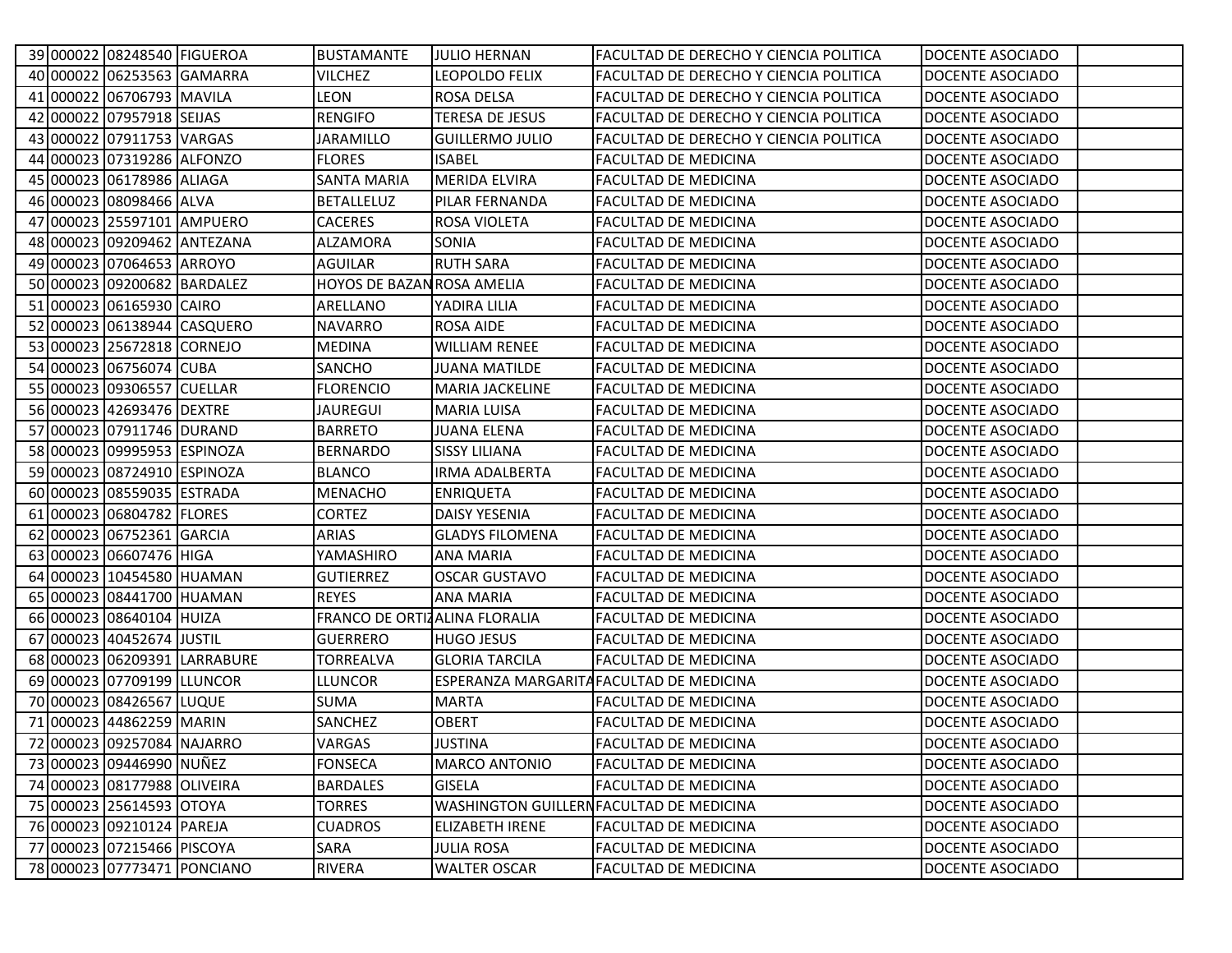|  | 79 000023 08491404 ROMERO    |                                | <b>BARRENECHEA</b>          | <b>GIULIANA MERCEDES</b>       | <b>FACULTAD DE MEDICINA</b>             | DOCENTE ASOCIADO |
|--|------------------------------|--------------------------------|-----------------------------|--------------------------------|-----------------------------------------|------------------|
|  | 80 000023 16009552 SEVILLA   |                                | ANDRADE                     | <b>CARLOS RAUL</b>             | <b>FACULTAD DE MEDICINA</b>             | DOCENTE ASOCIADO |
|  | 81 000023 07109869 TORRES    |                                | <b>ALVAREZ</b>              | SANTA DOLORES                  | <b>FACULTAD DE MEDICINA</b>             | DOCENTE ASOCIADO |
|  |                              | 82 000023 06174536 VALDIVIESO  | <b>IZQUIERDO</b>            | <b>LAZARO RUBEN</b>            | <b>FACULTAD DE MEDICINA</b>             | DOCENTE ASOCIADO |
|  |                              | 83 000023 07490576 VELASQUEZ   | <b>RAMOS</b>                | LUZ DORA                       | <b>FACULTAD DE MEDICINA</b>             | DOCENTE ASOCIADO |
|  |                              | 84 000023 09249013 VILLARREAL  | <b>VERDE</b>                | CARMEN                         | <b>FACULTAD DE MEDICINA</b>             | DOCENTE ASOCIADO |
|  | 85 000024 25814207 ARBAÑIL   |                                | RIVADENEIRA                 | <b>RUBEN ORLANDO</b>           | FACULTAD DE CIENCIAS MATEMATICAS        | DOCENTE ASOCIADO |
|  | 86 000024 06567929 BARTOLO   |                                | <b>GOTARATE</b>             | <b>FELIX MANUEL</b>            | <b>FACULTAD DE CIENCIAS MATEMATICAS</b> | DOCENTE ASOCIADO |
|  |                              | 87 000024 06972273 CARHUAMACA  | <b>TICSE</b>                | <b>GREGORIO DEMETRIO</b>       | <b>FACULTAD DE CIENCIAS MATEMATICAS</b> | DOCENTE ASOCIADO |
|  | 88 000024 06445788 CARRERA   |                                | <b>BARRANTES</b>            | <b>VICTOR EMILIO</b>           | <b>FACULTAD DE CIENCIAS MATEMATICAS</b> | DOCENTE ASOCIADO |
|  | 89 000024 09688990 CASTILLO  |                                | <b>JIMENEZ</b>              | <b>EMILIO MARCELO</b>          | <b>FACULTAD DE CIENCIAS MATEMATICAS</b> | DOCENTE ASOCIADO |
|  | 90 000024 06736632 CASTRO    |                                | <b>YNFANTES</b>             | <b>SONIA ESTHER</b>            | <b>FACULTAD DE CIENCIAS MATEMATICAS</b> | DOCENTE ASOCIADO |
|  | 91 000024 10116173 CHUPAYO   |                                | EVANGELISTA                 | <b>HEIDI MARLENE</b>           | <b>FACULTAD DE CIENCIAS MATEMATICAS</b> | DOCENTE ASOCIADO |
|  | 92 000024 40949706 CRUZ      |                                | HUALLPARA                   | <b>ALEX ARMANDO</b>            | <b>FACULTAD DE CIENCIAS MATEMATICAS</b> | DOCENTE ASOCIADO |
|  |                              | 93 000024 06554824 DE LA CRUZ  | <b>CUADROS</b>              | <b>LUCY HAYDEE</b>             | <b>FACULTAD DE CIENCIAS MATEMATICAS</b> | DOCENTE ASOCIADO |
|  | 94 000024 09349248 FLORES    |                                | <b>CRUZ</b>                 | JESÚS RULE                     | <b>FACULTAD DE CIENCIAS MATEMATICAS</b> | DOCENTE ASOCIADO |
|  | 95 000024 07591115 FLORES    |                                | <b>DIONICIO</b>             | <b>JULIO</b>                   | <b>FACULTAD DE CIENCIAS MATEMATICAS</b> | DOCENTE ASOCIADO |
|  | 96 000024 09459126 GALVEZ    |                                | PEREZ                       | <b>RODOLFO JOSE</b>            | <b>FACULTAD DE CIENCIAS MATEMATICAS</b> | DOCENTE ASOCIADO |
|  | 97 000024 08263251 GAMBINI   |                                | LOPEZ VDA DE CHINES         |                                | <b>FACULTAD DE CIENCIAS MATEMATICAS</b> | DOCENTE ASOCIADO |
|  | 98 000024 07927610 GIRALDO   |                                | LAGUNA                      | <b>SUIBERTO ORLANDO</b>        | <b>FACULTAD DE CIENCIAS MATEMATICAS</b> | DOCENTE ASOCIADO |
|  |                              | 99 000024 07642287 GUERRERO    | <b>MONCADA</b>              | <b>CARLOS RUBEN</b>            | <b>FACULTAD DE CIENCIAS MATEMATICAS</b> | DOCENTE ASOCIADO |
|  |                              | 100 000024 10453568 HERNANDEZ  | <b>IGLESIAS</b>             | <b>MAURO FERNANDO</b>          | <b>FACULTAD DE CIENCIAS MATEMATICAS</b> | DOCENTE ASOCIADO |
|  | 101 000024 07587179 HUAROTO  |                                | SUMARI DE ZAMEJUSTA CARIDAD |                                | <b>FACULTAD DE CIENCIAS MATEMATICAS</b> | DOCENTE ASOCIADO |
|  | 102 000024 09394743 LUYO     |                                | <b>SANCHEZ</b>              | <b>JOSE RAUL</b>               | FACULTAD DE CIENCIAS MATEMATICAS        | DOCENTE ASOCIADO |
|  |                              | 103 000024 09164687 MARTINEZ   | PORTUGUEZ DE CBLANCA ALICIA |                                | <b>FACULTAD DE CIENCIAS MATEMATICAS</b> | DOCENTE ASOCIADO |
|  | 104 000024 07690437 MENDOZA  |                                | <b>SOLIS</b>                | JACINTO PEDRO                  | <b>FACULTAD DE CIENCIAS MATEMATICAS</b> | DOCENTE ASOCIADO |
|  | 105 000024 08389428 MONTES   |                                |                             | QUINTANA DE DOGRABIELA YOLANDA | <b>FACULTAD DE CIENCIAS MATEMATICAS</b> | DOCENTE ASOCIADO |
|  | 106 000024 08866317 MOYA     |                                | LAZARO                      | <b>NANCY ROSA</b>              | FACULTAD DE CIENCIAS MATEMATICAS        | DOCENTE ASOCIADO |
|  |                              | 107 000024 41887115 NINAQUISPE | SOTO                        | <b>MARIO EDISON</b>            | FACULTAD DE CIENCIAS MATEMATICAS        | DOCENTE ASOCIADO |
|  | 108 000024 10288397 OLIVARES |                                | <b>TAIPE</b>                | <b>PAULO CESAR</b>             | <b>FACULTAD DE CIENCIAS MATEMATICAS</b> | DOCENTE ASOCIADO |
|  | 109 000024 06119405 ORÉ      |                                | LUJÁN                       | JOSÉ CARLOS                    | FACULTAD DE CIENCIAS MATEMATICAS        | DOCENTE ASOCIADO |
|  | 110 000024 07516499 ORE      |                                | LUJAN                       | <b>LUIS ALBERTO</b>            | <b>FACULTAD DE CIENCIAS MATEMATICAS</b> | DOCENTE ASOCIADO |
|  | 111 000024 10451642 PAPA     |                                | <b>QUIROZ</b>               | <b>ERIK ALEX</b>               | FACULTAD DE CIENCIAS MATEMATICAS        | DOCENTE ASOCIADO |
|  | 112 000024 10699143 PEÑA     |                                | <b>MIRANDA</b>              | CARLOS ALBERTO                 | FACULTAD DE CIENCIAS MATEMATICAS        | DOCENTE ASOCIADO |
|  |                              | 113 000024 06947043 PILLHUAMAN | CAÑA                        | <b>NELLY DEMETRIA</b>          | <b>FACULTAD DE CIENCIAS MATEMATICAS</b> | DOCENTE ASOCIADO |
|  | 114 000024 25795247 RAMIREZ  |                                | <b>CARRASCO</b>             | SOLEDAD                        | <b>FACULTAD DE CIENCIAS MATEMATICAS</b> | DOCENTE ASOCIADO |
|  | 115 000024 15391650 RAMON    |                                | <b>QUISPE</b>               | <b>GREGORIA NATIVIDAD</b>      | <b>FACULTAD DE CIENCIAS MATEMATICAS</b> | DOCENTE ASOCIADO |
|  | 116 000024 10094914 RIVERO   |                                | ZAPATA                      | <b>ALBERTO MARIANO</b>         | <b>FACULTAD DE CIENCIAS MATEMATICAS</b> | DOCENTE ASOCIADO |
|  | 117 000024 06700752 ROJAS    |                                | CAUTI                       | <b>SAUL VICTOR</b>             | <b>FACULTAD DE CIENCIAS MATEMATICAS</b> | DOCENTE ASOCIADO |
|  | 118 000024 08683602 ROJAS    |                                | <b>ROMERO</b>               | SANTIAGO CESAR                 | FACULTAD DE CIENCIAS MATEMATICAS        | DOCENTE ASOCIADO |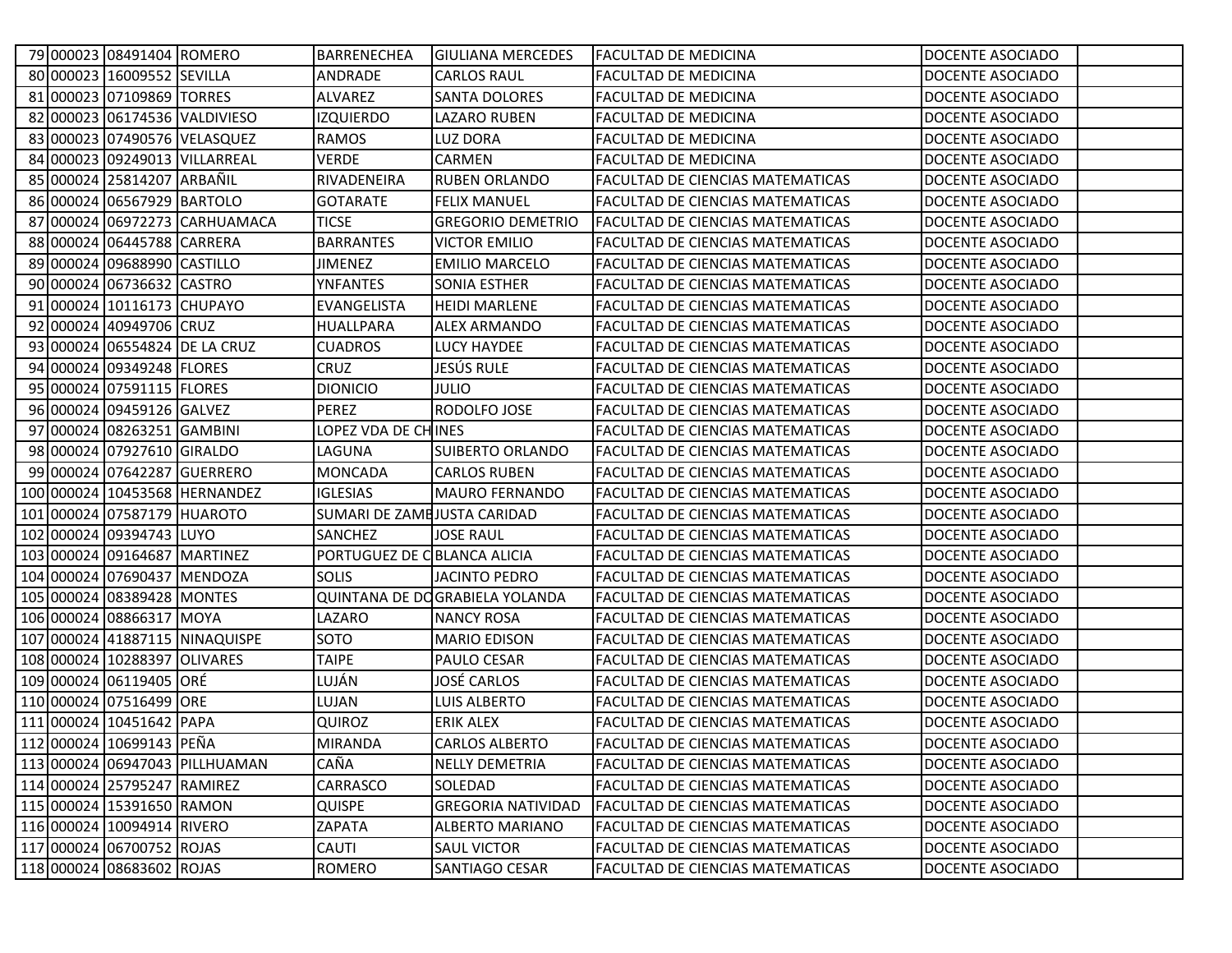|  | 119 000024 25612676 RUBIO    |                                | <b>GALLARDAY</b>  | <b>MARCO ANTONIO</b>      | <b>FACULTAD DE CIENCIAS MATEMATICAS</b>               | DOCENTE ASOCIADO |
|--|------------------------------|--------------------------------|-------------------|---------------------------|-------------------------------------------------------|------------------|
|  | 120 000024 25730721 SALINAS  |                                | <b>MORENO</b>     | SERAPIO ALFREDO           | <b>FACULTAD DE CIENCIAS MATEMATICAS</b>               | DOCENTE ASOCIADO |
|  | 121 000024 09118212 SOLANO   |                                | <b>DAVILA</b>     | <b>OLGA LIDIA</b>         | <b>FACULTAD DE CIENCIAS MATEMATICAS</b>               | DOCENTE ASOCIADO |
|  | 122 000024 09583863 SULCA    |                                | <b>PAREDES</b>    | <b>TEODORO</b>            | <b>FACULTAD DE CIENCIAS MATEMATICAS</b>               | DOCENTE ASOCIADO |
|  | 123 000024 25702279 TIMOTEO  |                                | SANCHEZ           | <b>MARTHA HILDA</b>       | <b>FACULTAD DE CIENCIAS MATEMATICAS</b>               | DOCENTE ASOCIADO |
|  | 124 000024 43389380 VASQUEZ  |                                | <b>SERPA</b>      | <b>LUIS JAVIER</b>        | <b>FACULTAD DE CIENCIAS MATEMATICAS</b>               | DOCENTE ASOCIADO |
|  |                              | 125 000024 09439093 VILLANUEVA | YAYA              | AMELIA DEL CARMEN         | <b>FACULTAD DE CIENCIAS MATEMATICAS</b>               | DOCENTE ASOCIADO |
|  | 126 000025 09431714 AGUILAR  |                                | <b>LUNA</b>       | <b>SILVIA YSABEL</b>      | <b>FACULTAD DE CIENCIAS BIOLOGICAS</b>                | DOCENTE ASOCIADO |
|  | 127 000025 05243876 AQUINO   |                                | YARIHUAMAN        | ROLANDO MARINO            | <b>FACULTAD DE CIENCIAS BIOLOGICAS</b>                | DOCENTE ASOCIADO |
|  | 128 000025 09348713 ARANA    |                                | <b>BUSTAMANTE</b> | <b>CESAR AUGUSTO</b>      | <b>FACULTAD DE CIENCIAS BIOLOGICAS</b>                | DOCENTE ASOCIADO |
|  |                              | 129 000025 07000137 CANAHUIRE  | <b>CAIRO</b>      | ELBA                      | <b>FACULTAD DE CIENCIAS BIOLOGICAS</b>                | DOCENTE ASOCIADO |
|  | 130 000025 09624117 CARDOSO  |                                | <b>PACHECO</b>    | <b>FRANZ TEODOSIO</b>     | <b>FACULTAD DE CIENCIAS BIOLOGICAS</b>                | DOCENTE ASOCIADO |
|  | 131 000025 09438212 COLONA   |                                | <b>VALLEJOS</b>   | <b>ERASMO HONORIO</b>     | <b>FACULTAD DE CIENCIAS BIOLOGICAS</b>                | DOCENTE ASOCIADO |
|  | 132 000025 06156889 CORNEJO  |                                | <b>GONZALES</b>   | <b>OSWALDO BENJAMIN</b>   | FACULTAD DE CIENCIAS BIOLOGICAS                       | DOCENTE ASOCIADO |
|  | 133 000025 25757266 DIESTRO  |                                | <b>DIESTRO</b>    | <b>ALICIA ENCARNACION</b> | <b>FACULTAD DE CIENCIAS BIOLOGICAS</b>                | DOCENTE ASOCIADO |
|  | 134 000025 08723760 ESTRADA  |                                | <b>JIMENEZ</b>    | ROLANDO VICTOR            | <b>FACULTAD DE CIENCIAS BIOLOGICAS</b>                | DOCENTE ASOCIADO |
|  |                              | 135 000025 08859782 FERNANDEZ  | <b>GONZALES</b>   | <b>JUAN RICARDO</b>       | <b>FACULTAD DE CIENCIAS BIOLOGICAS</b>                | DOCENTE ASOCIADO |
|  |                              | 136 000025 06931752 GONZALES   | <b>GONZALES</b>   | ROSA ANTONIA              | <b>FACULTAD DE CIENCIAS BIOLOGICAS</b>                | DOCENTE ASOCIADO |
|  | 137 000025 08470741 HEREDIA  |                                | <b>JIMENEZ</b>    | <b>VIDALINA IRENE</b>     | <b>FACULTAD DE CIENCIAS BIOLOGICAS</b>                | DOCENTE ASOCIADO |
|  | 138 000025 06134564 LA ROSA  |                                | LOLI              |                           | RAFAEL SIMON OSWALD FACULTAD DE CIENCIAS BIOLOGICAS   | DOCENTE ASOCIADO |
|  | 139 000025 10472260 LOPEZ    |                                | SOTOMAYOR         | <b>ALBERTO ERNESTO</b>    | <b>FACULTAD DE CIENCIAS BIOLOGICAS</b>                | DOCENTE ASOCIADO |
|  | 140 000025 09100547 MANYA    |                                | <b>AGURTO</b>     | <b>WALTER FERNANDO</b>    | <b>FACULTAD DE CIENCIAS BIOLOGICAS</b>                | DOCENTE ASOCIADO |
|  | 141 000025 09409211 MARIN    |                                | <b>BRAVO</b>      | <b>MANUEL JESUS</b>       | <b>FACULTAD DE CIENCIAS BIOLOGICAS</b>                | DOCENTE ASOCIADO |
|  | 142 000025 09640619 NEIRA    |                                | <b>GONZALES</b>   | <b>MIGUEL ANGEL</b>       | FACULTAD DE CIENCIAS BIOLOGICAS                       | DOCENTE ASOCIADO |
|  | 143 000025 07199717 OLIVEROS |                                | <b>RODRIGUEZ</b>  | NILDA VIOLETA             | <b>FACULTAD DE CIENCIAS BIOLOGICAS</b>                | DOCENTE ASOCIADO |
|  | 144 000025 25594149 PINO     |                                | GAVIÑO            | <b>JOSE LUIS RAFAEL</b>   | <b>FACULTAD DE CIENCIAS BIOLOGICAS</b>                | DOCENTE ASOCIADO |
|  | 145 000025 06104499 RIOFRIO  |                                | <b>QUIJANDRIA</b> | <b>JOSE CARLOS</b>        | <b>FACULTAD DE CIENCIAS BIOLOGICAS</b>                | DOCENTE ASOCIADO |
|  | 146 000025 09301183 ROEL     |                                | <b>BARAHONA</b>   | <b>INDIRA AURORA</b>      | <b>FACULTAD DE CIENCIAS BIOLOGICAS</b>                | DOCENTE ASOCIADO |
|  | 147 000025 06062272 ROMERO   |                                | <b>CHUMPITAZ</b>  | LEONARDO                  | FACULTAD DE CIENCIAS BIOLOGICAS                       | DOCENTE ASOCIADO |
|  | 148 000025 08127013 ROQUE    |                                | <b>GAMARRA</b>    | JOSE EDUARDO              | <b>FACULTAD DE CIENCIAS BIOLOGICAS</b>                | DOCENTE ASOCIADO |
|  | 149 000025 07533576 SALINAS  |                                | SANCHEZ           | LETTY EDITH               | FACULTAD DE CIENCIAS BIOLOGICAS                       | DOCENTE ASOCIADO |
|  | 150 000025 06002430 SANCHEZ  |                                | SOTOMAYOR         | <b>HECTOR JAVIER</b>      | <b>FACULTAD DE CIENCIAS BIOLOGICAS</b>                | DOCENTE ASOCIADO |
|  | 151 000025 06120091 SANCHEZ  |                                | <b>VENEGAS</b>    | <b>JAIME ROBERTO</b>      | <b>FACULTAD DE CIENCIAS BIOLOGICAS</b>                | DOCENTE ASOCIADO |
|  |                              | 152 000025 41020762 SANDOVAL   | PEÑA              | <b>GUSTAVO ADOLFO</b>     | FACULTAD DE CIENCIAS BIOLOGICAS                       | DOCENTE ASOCIADO |
|  | 153 000025 25739354 SHIGA    |                                | <b>OSHIGE</b>     | <b>BETTY ELENA</b>        | <b>FACULTAD DE CIENCIAS BIOLOGICAS</b>                | DOCENTE ASOCIADO |
|  | 154 000025 06618737 SILES    |                                | VALLEJOS          | <b>MARIA ANGELICA</b>     | <b>FACULTAD DE CIENCIAS BIOLOGICAS</b>                | DOCENTE ASOCIADO |
|  | 155 000025 07813893 SUYO     |                                | <b>TITTO</b>      |                           | MARIA DEL PILAR HILDA FACULTAD DE CIENCIAS BIOLOGICAS | DOCENTE ASOCIADO |
|  | 156 000025 25625144 TALLEDO  |                                | <b>RIVERA</b>     |                           | MIGUEL ANGEL FRANCIS FACULTAD DE CIENCIAS BIOLOGICAS  | DOCENTE ASOCIADO |
|  | 157 000025 05280132 TAPIA    |                                | <b>RUIZ</b>       | <b>JULIO ALBERTO</b>      | FACULTAD DE CIENCIAS BIOLOGICAS                       | DOCENTE ASOCIADO |
|  | 158 000025 33262515 TAPIA    |                                | UGAZ              | LILIANA DEL ROSARIO       | <b>FACULTAD DE CIENCIAS BIOLOGICAS</b>                | DOCENTE ASOCIADO |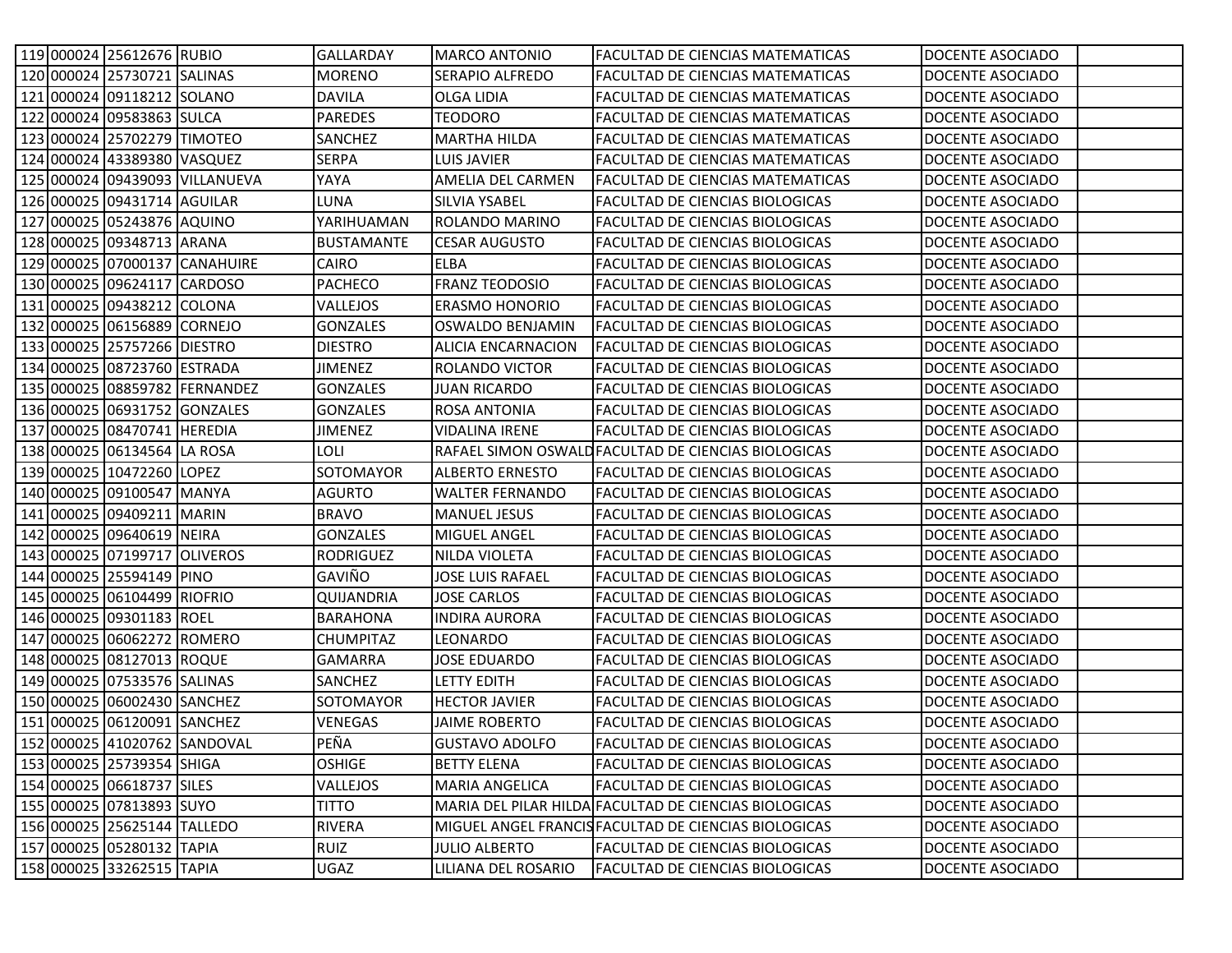|  |                              | 159 000025 25594148 VELASQUEZ   | <b>REINOSO</b>   |                                   | MARGARITA ROSA EUGEFACULTAD DE CIENCIAS BIOLOGICAS     | DOCENTE ASOCIADO |
|--|------------------------------|---------------------------------|------------------|-----------------------------------|--------------------------------------------------------|------------------|
|  | 160 000026 09859093 AYALA    |                                 | LORO             | <b>ALFONSO LEONEL</b>             | <b>FACULTAD DE CIENCIAS ECONOMICAS</b>                 | DOCENTE ASOCIADO |
|  | 161 000026 07966719 BARRERA  |                                 | <b>HERRERA</b>   | <b>JORGE ABRAHAM</b>              | <b>FACULTAD DE CIENCIAS ECONOMICAS</b>                 | DOCENTE ASOCIADO |
|  | 162 000026 10220341 BURGOS   |                                 | <b>ZAVALETA</b>  |                                   | VICTOR FERNANDO JESUFACULTAD DE CIENCIAS ECONOMICAS    | DOCENTE ASOCIADO |
|  |                              | 163 000026 06273294 CONTRERAS   | PAZ              | CARLOS BENJAMIN                   | <b>FACULTAD DE CIENCIAS ECONOMICAS</b>                 | DOCENTE ASOCIADO |
|  | 164 000026 07311677 CRUZ     |                                 | LABRIN           | <b>MIGUEL</b>                     | <b>FACULTAD DE CIENCIAS ECONOMICAS</b>                 | DOCENTE ASOCIADO |
|  |                              | 165 000026 25458467 ESCUDERO    | CAVERO           | <b>BENJAMIN ALBERTO</b>           | <b>FACULTAD DE CIENCIAS ECONOMICAS</b>                 | DOCENTE ASOCIADO |
|  | 166 000026 08548122 ESPINOZA |                                 | LARA             | <b>JAVIER UBALDO</b>              | <b>FACULTAD DE CIENCIAS ECONOMICAS</b>                 | DOCENTE ASOCIADO |
|  | 167 000026 08501175 LAZARO   |                                 | ARANDA           | <b>ISABEL</b>                     | <b>FACULTAD DE CIENCIAS ECONOMICAS</b>                 | DOCENTE ASOCIADO |
|  |                              | 168 000026 08592177 MEDIANERO   | <b>BURGA</b>     | ELPIDIO DAVID                     | <b>FACULTAD DE CIENCIAS ECONOMICAS</b>                 | DOCENTE ASOCIADO |
|  |                              | 169 000026 07428867 MEDRANO     | <b>OSORIO</b>    | NAPOLEON ADOLFO                   | <b>FACULTAD DE CIENCIAS ECONOMICAS</b>                 | DOCENTE ASOCIADO |
|  | 170 000026 23998380 MOTTA    |                                 | <b>FLORES</b>    | MADALYNE                          | <b>FACULTAD DE CIENCIAS ECONOMICAS</b>                 | DOCENTE ASOCIADO |
|  |                              | 171 000026 08258689 PALOMINO    | SELEM            | CARLOS                            | <b>FACULTAD DE CIENCIAS ECONOMICAS</b>                 | DOCENTE ASOCIADO |
|  | 172 000026 06060443 PAZ      |                                 | LOPEZ            | <b>JORGE ANTONIO</b>              | <b>FACULTAD DE CIENCIAS ECONOMICAS</b>                 | DOCENTE ASOCIADO |
|  | 173 000026 09365798 RECUAY   |                                 | <b>CONDOR</b>    | <b>CARLOS MANUEL</b>              | <b>FACULTAD DE CIENCIAS ECONOMICAS</b>                 | DOCENTE ASOCIADO |
|  | 174 000026 07090743 RIVAS    |                                 | <b>SANTOS</b>    |                                   | PABLO HERMENEGILDO FACULTAD DE CIENCIAS ECONOMICAS     | DOCENTE ASOCIADO |
|  | 175 000026 06074706 TAVERA   |                                 | <b>COLONNA</b>   | <b>JAZMIN ROCIO</b>               | <b>FACULTAD DE CIENCIAS ECONOMICAS</b>                 | DOCENTE ASOCIADO |
|  | 176 000026 07285573 TICSE    |                                 | NUÑEZ            | CORNELIO VICENTE                  | <b>FACULTAD DE CIENCIAS ECONOMICAS</b>                 | DOCENTE ASOCIADO |
|  | 177 000026 10860005 TORRES   |                                 | <b>DIAZ</b>      | <b>WILSON WILLIAM</b>             | <b>FACULTAD DE CIENCIAS ECONOMICAS</b>                 | DOCENTE ASOCIADO |
|  | 178 000026 06037865 VENTO    |                                 | ORTIZ            | <b>ALFREDO RAUL</b>               | <b>FACULTAD DE CIENCIAS ECONOMICAS</b>                 | DOCENTE ASOCIADO |
|  | 179 000027 09456570 ACOSTA   |                                 | <b>CONCHUCOS</b> | <b>OSCAR</b>                      | <b>FACULTAD DE FARMACIA Y BIOQUIMICA</b>               | DOCENTE ASOCIADO |
|  | 180 000027 10260086 BAUTISTA |                                 | <b>CRUZ</b>      | <b>NELSON</b>                     | <b>FACULTAD DE FARMACIA Y BIOQUIMICA</b>               | DOCENTE ASOCIADO |
|  | 181 000027 09085262 CARREÑO  |                                 | <b>QUISPE</b>    | <b>MARIA ROSARIO</b>              | <b>FACULTAD DE FARMACIA Y BIOQUIMICA</b>               | DOCENTE ASOCIADO |
|  | 182 000027 07514130 CHAVEZ   |                                 |                  | FERNANDEZ DE A ANA MARIA VIRGINIA | FACULTAD DE FARMACIA Y BIOQUIMICA                      | DOCENTE ASOCIADO |
|  | 183 000027 41354431 CHAVEZ   |                                 | <b>HIDALGO</b>   | ELIZABETH LIZ                     | <b>FACULTAD DE FARMACIA Y BIOQUIMICA</b>               | DOCENTE ASOCIADO |
|  |                              | 184 000027 06203655 CHOQUESILLO | PEÑA             | <b>FRITZ FEDOR</b>                | FACULTAD DE FARMACIA Y BIOQUIMICA                      | DOCENTE ASOCIADO |
|  | 185 000027 43479904 CORDOVA  |                                 | <b>RAMOS</b>     | <b>JAVIER SAUL</b>                | <b>FACULTAD DE FARMACIA Y BIOQUIMICA</b>               | DOCENTE ASOCIADO |
|  |                              | 186 000027 10340283 ESQUERRE    | <b>HUALLPA</b>   | <b>CYNTHIA GIOVANNA</b>           | FACULTAD DE FARMACIA Y BIOQUIMICA                      | DOCENTE ASOCIADO |
|  | 187 000027 08462723 GUERRA   |                                 | <b>BRIZUELA</b>  | <b>GUSTAVO ANTONIO</b>            | <b>FACULTAD DE FARMACIA Y BIOQUIMICA</b>               | DOCENTE ASOCIADO |
|  | 188 000027 40957382 JJIMENEZ |                                 | ALIAGA           | <b>KARIM LIZETH</b>               | FACULTAD DE FARMACIA Y BIOQUIMICA                      | DOCENTE ASOCIADO |
|  |                              | 189 000027 09780810 LLAHUILLA   | <b>QUEA</b>      | <b>JOSE ANTONIO</b>               | <b>FACULTAD DE FARMACIA Y BIOQUIMICA</b>               | DOCENTE ASOCIADO |
|  | 190 000027 20904674 PEÑA     |                                 | <b>SUASNABAR</b> | <b>CARMEN GLADYS</b>              | FACULTAD DE FARMACIA Y BIOQUIMICA                      | DOCENTE ASOCIADO |
|  | 191 000027 07409206 RAMIREZ  |                                 | <b>CRUZ</b>      |                                   | FRANCISCO JAVIER MAR FACULTAD DE FARMACIA Y BIOQUIMICA | DOCENTE ASOCIADO |
|  | 192 000027 07760326 RUIZ     |                                 | QUIROZ           | <b>JULIO REYNALDO</b>             | FACULTAD DE FARMACIA Y BIOQUIMICA                      | DOCENTE ASOCIADO |
|  | 193 000027 09440524 TAPIA    |                                 | <b>MANRIQUE</b>  | <b>EDGAR ROBERT</b>               | FACULTAD DE FARMACIA Y BIOQUIMICA                      | DOCENTE ASOCIADO |
|  | 194 000027 40556214 VEGA     |                                 | <b>PAULINO</b>   | <b>ROBERTO JHALVER</b>            | <b>FACULTAD DE FARMACIA Y BIOQUIMICA</b>               | DOCENTE ASOCIADO |
|  | 195 000028 10179548 AGUIRRE  |                                 | <b>SIANCAS</b>   | <b>ELIAS ERNESTO</b>              | <b>FACULTAD DE ODONTOLOGIA</b>                         | DOCENTE ASOCIADO |
|  | 196 000028 07507196 ALVAREZ  |                                 | <b>PAUCAR</b>    | <b>MARIA ANGELICA</b>             | <b>FACULTAD DE ODONTOLOGIA</b>                         | DOCENTE ASOCIADO |
|  |                              | 197 000028 09298385 ASTUPINARO  | CAPRISTAN        | PATRICIA BLANCA                   | <b>FACULTAD DE ODONTOLOGIA</b>                         | DOCENTE ASOCIADO |
|  | 198 000028 08344329 BALLONA  |                                 | <b>CHAMBERGO</b> | <b>PEDRO</b>                      | FACULTAD DE ODONTOLOGIA                                | DOCENTE ASOCIADO |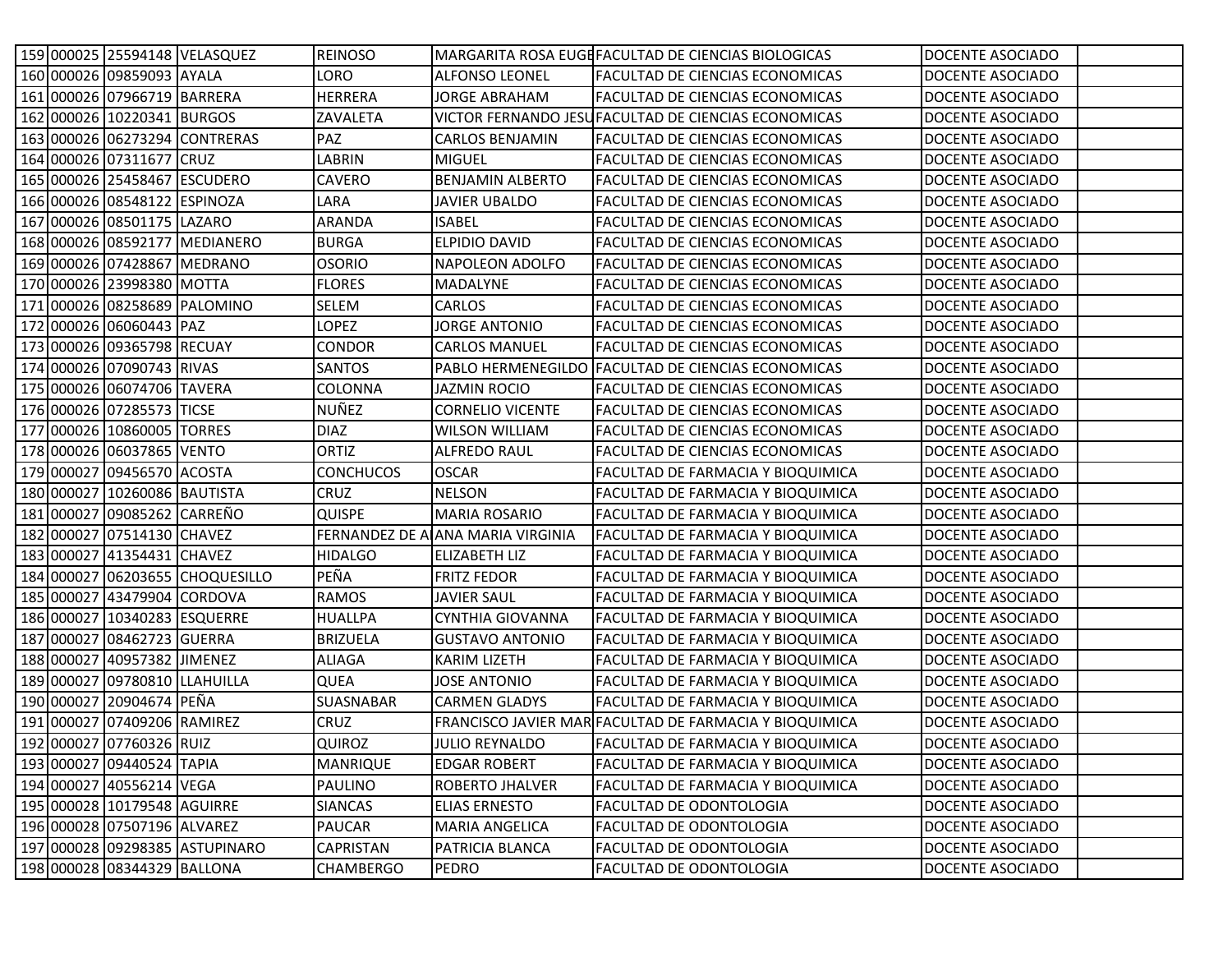|  | 199 000028 09629026 CHAVEZ   |                                   | SEVILLANO          | <b>MANUEL GUSTAVO</b>   | <b>FACULTAD DE ODONTOLOGIA</b> | DOCENTE ASOCIADO |
|--|------------------------------|-----------------------------------|--------------------|-------------------------|--------------------------------|------------------|
|  | 200 000028 08832619 CHEIN    |                                   | <b>VILLACAMPA</b>  | SYLVIA ANTONIETA        | FACULTAD DE ODONTOLOGIA        | DOCENTE ASOCIADO |
|  |                              | 201 000028 09102655 CHUQUIHUACCHA | <b>GRANDA</b>      | <b>VILMA GEORGINA</b>   | FACULTAD DE ODONTOLOGIA        | DOCENTE ASOCIADO |
|  | 202 000028 10474146 CORNEJO  |                                   | <b>GARCIA</b>      | ALEJANDRO ALBERTO       | <b>FACULTAD DE ODONTOLOGIA</b> | DOCENTE ASOCIADO |
|  | 203 000028 09638747 EVARISTO |                                   | <b>CHIYONG</b>     | TERESA ANGELICA         | FACULTAD DE ODONTOLOGIA        | DOCENTE ASOCIADO |
|  | 204 000028 06156956 GAITAN   |                                   | VELASQUEZ          | <b>JORGE SIXTO</b>      | FACULTAD DE ODONTOLOGIA        | DOCENTE ASOCIADO |
|  |                              | 205 000028 10771337 GAMARRA       | <b>CONTRERAS</b>   | <b>MARIA DEL PILAR</b>  | FACULTAD DE ODONTOLOGIA        | DOCENTE ASOCIADO |
|  | 206 000028 43417429 GARCIA   |                                   | <b>LINARES</b>     | <b>SIXTO ANGEL</b>      | FACULTAD DE ODONTOLOGIA        | DOCENTE ASOCIADO |
|  | 207 000028 06789735 GOMEZ    |                                   | <b>MEZA</b>        | <b>DORA NOELIA</b>      | FACULTAD DE ODONTOLOGIA        | DOCENTE ASOCIADO |
|  | 208 000028 06179383 HERRERA  |                                   | <b>CISNEROS</b>    | <b>MARCOS ANTONIO</b>   | <b>FACULTAD DE ODONTOLOGIA</b> | DOCENTE ASOCIADO |
|  | 209 000028 07313310 HORNA    |                                   | PALOMINO           | <b>HERNAN</b>           | FACULTAD DE ODONTOLOGIA        | DOCENTE ASOCIADO |
|  | 210 000028 07278130 ILIZARBE |                                   | <b>ESCAJADILLO</b> | SAUL                    | FACULTAD DE ODONTOLOGIA        | DOCENTE ASOCIADO |
|  | 211 000028 25591796 JARA     |                                   | <b>CASTRO</b>      | <b>MARISA CECILIA</b>   | FACULTAD DE ODONTOLOGIA        | DOCENTE ASOCIADO |
|  |                              | 212 000028 08621492 MARTINEZ      | CADILLO            | ELBA ESTEFANIA          | FACULTAD DE ODONTOLOGIA        | DOCENTE ASOCIADO |
|  | 213 000028 07463598 MATTOS   |                                   | VELA               | <b>MANUEL ANTONIO</b>   | FACULTAD DE ODONTOLOGIA        | DOCENTE ASOCIADO |
|  | 214 000028 10272570 MEDINA   |                                   | <b>CALDERON</b>    | <b>KATIA LUZ</b>        | FACULTAD DE ODONTOLOGIA        | DOCENTE ASOCIADO |
|  | 215 000028 06912621 MUNIVE   |                                   | <b>DEGREGORI</b>   | <b>ARNALDO ALFREDO</b>  | FACULTAD DE ODONTOLOGIA        | DOCENTE ASOCIADO |
|  | 216 000028 08104245 ORTIZ    |                                   | FERNANDEZ          | LITA MARGOT             | FACULTAD DE ODONTOLOGIA        | DOCENTE ASOCIADO |
|  | 217 000028 06628162 PALACIOS |                                   | <b>ALVA</b>        | <b>ELMO SIGIFREDO</b>   | FACULTAD DE ODONTOLOGIA        | DOCENTE ASOCIADO |
|  | 218 000028 09185349 PAREDES  |                                   | CO <sub>Z</sub>    | <b>GERSOM</b>           | FACULTAD DE ODONTOLOGIA        | DOCENTE ASOCIADO |
|  | 219 000028 06020455 PAZ      |                                   | <b>FERNANDEZ</b>   | <b>JUAN JOSE</b>        | FACULTAD DE ODONTOLOGIA        | DOCENTE ASOCIADO |
|  | 220 000028 10712181 RAMOS    |                                   | <b>PERFECTO</b>    | <b>DONALD</b>           | FACULTAD DE ODONTOLOGIA        | DOCENTE ASOCIADO |
|  | 221 000028 04072471 ROSALES  |                                   | <b>CIFUENTES</b>   | <b>TANIA VALENTINA</b>  | FACULTAD DE ODONTOLOGIA        | DOCENTE ASOCIADO |
|  |                              | 222 000028 08757896 SOLDEVILLA    | <b>GALARZA</b>     | LUCIANO CARLOS          | <b>FACULTAD DE ODONTOLOGIA</b> | DOCENTE ASOCIADO |
|  | 223 000028 10054920 SUAREZ   |                                   | <b>PONCE</b>       | <b>DANIEL GUILLERMO</b> | FACULTAD DE ODONTOLOGIA        | DOCENTE ASOCIADO |
|  | 224 000028 06578442 TERAN    |                                   | CASAFRANCA         | LILIANA ANGELA          | FACULTAD DE ODONTOLOGIA        | DOCENTE ASOCIADO |
|  | 225 000028 08707459 URIARTE  |                                   | <b>MORA</b>        | <b>CARLOS MANUEL</b>    | FACULTAD DE ODONTOLOGIA        | DOCENTE ASOCIADO |
|  |                              | 226 000028 06267909 VENTOCILLA    | <b>HUASUPOMA</b>   | <b>MARIA SOLEDAD</b>    | FACULTAD DE ODONTOLOGIA        | DOCENTE ASOCIADO |
|  | 227 000028 09119976 VILCHEZ  |                                   | SALAZAR            | <b>ERNESTO FIDEL</b>    | FACULTAD DE ODONTOLOGIA        | DOCENTE ASOCIADO |
|  |                              | 228 000028 07914191 VILLAVICENCIO | <b>GASTELU</b>     | <b>JORGE ELEODORO</b>   | <b>FACULTAD DE ODONTOLOGIA</b> | DOCENTE ASOCIADO |
|  |                              | 229 000028 06218984 ZAMBRANO      | DE LA PEÑA         | <b>LIVIA SONIA</b>      | <b>FACULTAD DE ODONTOLOGIA</b> | DOCENTE ASOCIADO |
|  | 230 000029 08769995 ABENSUR  |                                   | <b>PINASCO</b>     | <b>CECILIA ALICIA</b>   | <b>FACULTAD DE EDUCACION</b>   | DOCENTE ASOCIADO |
|  | 231 000029 09048993 ASIAN    |                                   | <b>CANCHIS</b>     | <b>HUGO ENRIQUE</b>     | <b>FACULTAD DE EDUCACION</b>   | DOCENTE ASOCIADO |
|  | 232 000029 06944390 BERNAL   |                                   | VELASQUEZ          | <b>ADRIAN</b>           | FACULTAD DE EDUCACION          | DOCENTE ASOCIADO |
|  |                              | 233 000029 06661023 BERROCAL      | <b>VILLEGAS</b>    | <b>SALOMON MARCOS</b>   | FACULTAD DE EDUCACION          | DOCENTE ASOCIADO |
|  | 234 000029 07972846 CABREJOS |                                   | RAMOS              | <b>JUAN CARLOS</b>      | <b>FACULTAD DE EDUCACION</b>   | DOCENTE ASOCIADO |
|  |                              | 235 000029 10372562 CAMPANA       | <b>CONCHA</b>      | ABELARDO RODOLFO        | <b>FACULTAD DE EDUCACION</b>   | DOCENTE ASOCIADO |
|  | 236 000029 31771787 CARRILLO |                                   | VASQUEZ            | <b>ELI ROMEO</b>        | <b>FACULTAD DE EDUCACION</b>   | DOCENTE ASOCIADO |
|  | 237 000029 06045575 CRUZ     |                                   | SHUAN              | REYNA LUISA             | <b>FACULTAD DE EDUCACION</b>   | DOCENTE ASOCIADO |
|  | 238 000029 10389035 DEXTRE   |                                   | MENDOZA            | <b>CARLOS WYLY</b>      | FACULTAD DE EDUCACION          | DOCENTE ASOCIADO |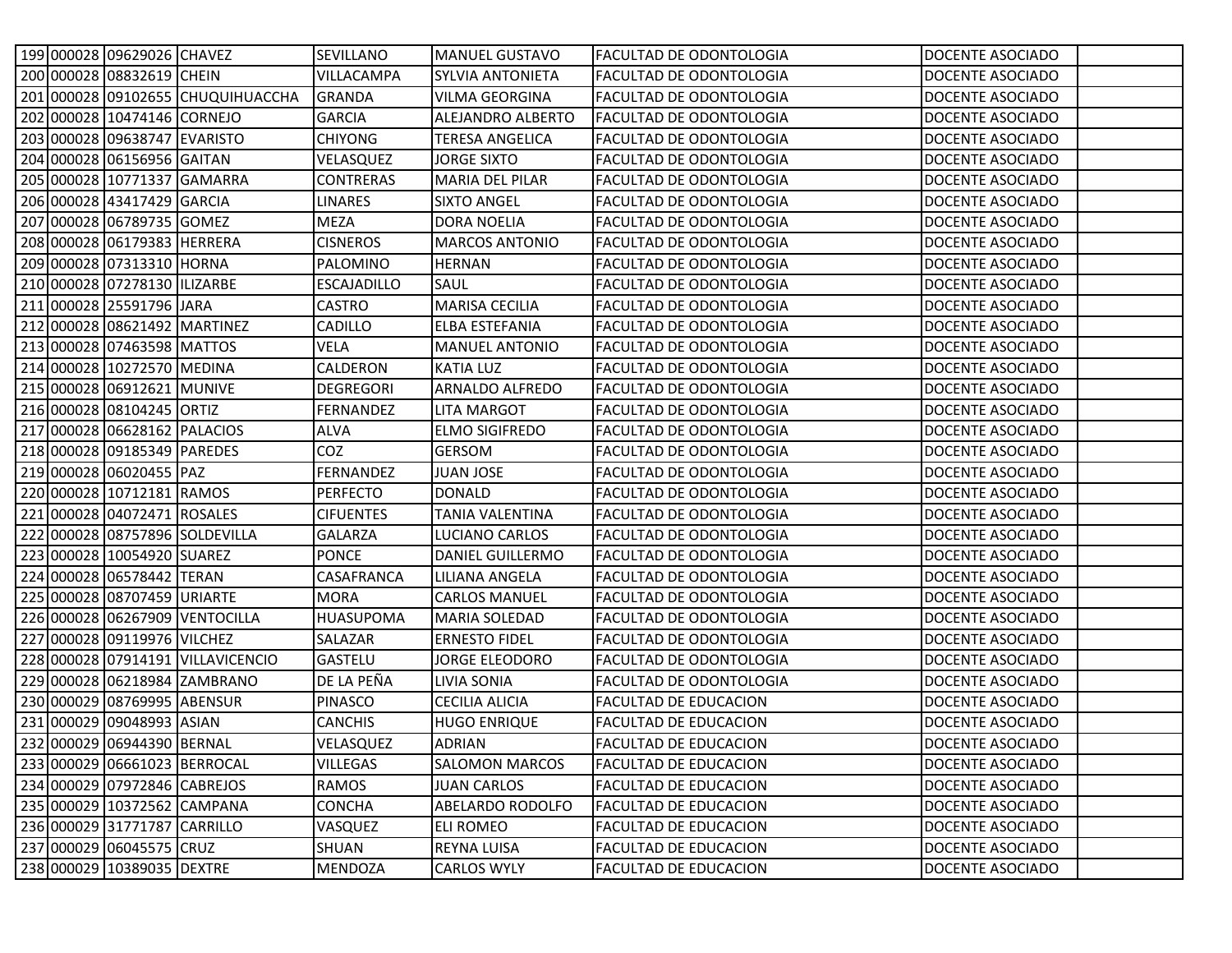| 239 000029 40675304 DIAZ      |                                   | <b>FLORES</b>    | <b>FRANCIS</b>            | <b>FACULTAD DE EDUCACION</b>            | DOCENTE ASOCIADO |
|-------------------------------|-----------------------------------|------------------|---------------------------|-----------------------------------------|------------------|
| 240 000029 07907869 FLORES    |                                   | <b>URPE</b>      | <b>MARIA LUISA</b>        | <b>FACULTAD DE EDUCACION</b>            | DOCENTE ASOCIADO |
| 241 000029 07258201 GONZALEZ  |                                   | <b>TOVAR</b>     | <b>CATIE</b>              | <b>FACULTAD DE EDUCACION</b>            | DOCENTE ASOCIADO |
| 242 000029 09049353 HUAMANI   |                                   | ARREDONDO        | <b>FREDDY JESUS</b>       | <b>FACULTAD DE EDUCACION</b>            | DOCENTE ASOCIADO |
|                               | 243 000029 08544410 HUAYLLAQUISPE | PALOMINO         | <b>TEOFILO</b>            | <b>FACULTAD DE EDUCACION</b>            | DOCENTE ASOCIADO |
| 244 000029 07513187 LA TORRE  |                                   | PEÑA             | <b>HUGO RAFAEL</b>        | <b>FACULTAD DE EDUCACION</b>            | DOCENTE ASOCIADO |
| 245 000029 09856992 LOAYZA    |                                   | LOAYZA           | JUAN                      | <b>FACULTAD DE EDUCACION</b>            | DOCENTE ASOCIADO |
| 246 000029 43694091 MENDIVEL  |                                   | <b>GERONIMO</b>  | <b>RUTH KATHERINE</b>     | <b>FACULTAD DE EDUCACION</b>            | DOCENTE ASOCIADO |
| 247 000029 08012101 NUÑEZ     |                                   | LIRA             | LUIS ALBERTO              | <b>FACULTAD DE EDUCACION</b>            | DOCENTE ASOCIADO |
| 248 000029 06182423 ROJAS     |                                   | <b>SILVA</b>     | PEDRO RODOLFO             | <b>FACULTAD DE EDUCACION</b>            | DOCENTE ASOCIADO |
|                               | 249 000029 19873533 SALVATIERRA   | <b>MELGAR</b>    | ANGEL                     | <b>FACULTAD DE EDUCACION</b>            | DOCENTE ASOCIADO |
| 250 000029 08312948 SANCHEZ   |                                   | <b>GARCIA</b>    | <b>TULA CAROLA</b>        | <b>FACULTAD DE EDUCACION</b>            | DOCENTE ASOCIADO |
| 251 000029 08254805 VIGIL     |                                   | <b>GUERRERO</b>  | LUZ ROXANA                | <b>FACULTAD DE EDUCACION</b>            | DOCENTE ASOCIADO |
| 252 000029 00495561 VILDOSO   |                                   | <b>VILLEGAS</b>  | <b>JESAHEL YANETTE</b>    | <b>FACULTAD DE EDUCACION</b>            | DOCENTE ASOCIADO |
| 253 000030 09312428 ARANA     |                                   | DE LA CRUZ       | <b>CARLOS ALFONSO</b>     | FACULTAD DE MEDICINA VETERINARIA        | DOCENTE ASOCIADO |
| 254 000030 09535736 BAZAN     |                                   | <b>RODRIGUEZ</b> | <b>VICTOR HERNAN</b>      | FACULTAD DE MEDICINA VETERINARIA        | DOCENTE ASOCIADO |
| 255 000030 07630662 BEZADA    |                                   | <b>QUINTANA</b>  | SANDRA GRACIA             | <b>FACULTAD DE MEDICINA VETERINARIA</b> | DOCENTE ASOCIADO |
| 256 000030 09521579 CAHUA     |                                   | <b>UGARTE</b>    | <b>JACQUELINE</b>         | FACULTAD DE MEDICINA VETERINARIA        | DOCENTE ASOCIADO |
| 257 000030 09072653 CASAS     |                                   | ASTOS            | <b>EVA CONSUELO</b>       | FACULTAD DE MEDICINA VETERINARIA        | DOCENTE ASOCIADO |
| 258 000030 07244311 CONTRERAS |                                   | SALAZAR          | <b>GUADALUPE VICTORIA</b> | FACULTAD DE MEDICINA VETERINARIA        | DOCENTE ASOCIADO |
| 259 000030 09894279 DAVILA    |                                   | FERNANDEZ        | <b>ROBERTO CESAR</b>      | <b>FACULTAD DE MEDICINA VETERINARIA</b> | DOCENTE ASOCIADO |
| 260 000030 07521315 DIAZ      |                                   | <b>COAHILA</b>   | <b>DIEGO</b>              | <b>FACULTAD DE MEDICINA VETERINARIA</b> | DOCENTE ASOCIADO |
| 261 000030 09801890 FERNANDEZ |                                   | <b>PAREDES</b>   | <b>VIVIANA ROSA</b>       | <b>FACULTAD DE MEDICINA VETERINARIA</b> | DOCENTE ASOCIADO |
| 262 000030 23864422 FRANCO    |                                   | <b>FEBRES</b>    | <b>FRANCISCO ENRIQUE</b>  | <b>FACULTAD DE MEDICINA VETERINARIA</b> | DOCENTE ASOCIADO |
| 263 000030 08703624 GALVEZ    |                                   | <b>CARRILLO</b>  | <b>HUGO ALEJANDRO</b>     | FACULTAD DE MEDICINA VETERINARIA        | DOCENTE ASOCIADO |
| 264 000030 10300467 GONZALEZ  |                                   | <b>VELIZ</b>     | ROSA ISABEL               | FACULTAD DE MEDICINA VETERINARIA        | DOCENTE ASOCIADO |
| 265 000030 41175479 HOYOS     |                                   | <b>SIFUENTES</b> | LUIS ANTONIO              | <b>FACULTAD DE MEDICINA VETERINARIA</b> | DOCENTE ASOCIADO |
| 266 000030 08134429 HUAMAN    |                                   | <b>CRISTOBAL</b> | <b>AMPARO ELENA</b>       | FACULTAD DE MEDICINA VETERINARIA        | DOCENTE ASOCIADO |
| 267 000030 40628304 LAZARO    |                                   | DE LA TORRE      | <b>CESAR AQUILES</b>      | FACULTAD DE MEDICINA VETERINARIA        | DOCENTE ASOCIADO |
| 268 000030 10131501 LIRA      |                                   | <b>MEJIA</b>     | <b>BORIS ANTONIO</b>      | <b>FACULTAD DE MEDICINA VETERINARIA</b> | DOCENTE ASOCIADO |
| 269 000030 10685645 MORALES   |                                   | <b>CAUTI</b>     | <b>SIEVER MIGUEL</b>      | FACULTAD DE MEDICINA VETERINARIA        | DOCENTE ASOCIADO |
| 270 000030 25782690 NAVARRETE |                                   | ZAMORA           | <b>MILUSKA BEATRIZ</b>    | <b>FACULTAD DE MEDICINA VETERINARIA</b> | DOCENTE ASOCIADO |
| 271 000030 20050845 OLAZABAL  |                                   | LOAIZA           | <b>JUAN PAVEL</b>         | FACULTAD DE MEDICINA VETERINARIA        | DOCENTE ASOCIADO |
| 272 000030 40112676 PACHECO   |                                   | <b>CURIE</b>     | <b>JOEL IVAN</b>          | FACULTAD DE MEDICINA VETERINARIA        | DOCENTE ASOCIADO |
| 273 000030 24674530 PEZO      |                                   | CARREON          | <b>SERGIO DANILO</b>      | FACULTAD DE MEDICINA VETERINARIA        | DOCENTE ASOCIADO |
| 274 000030 40064320 QUEVEDO   |                                   | URDAY            | <b>MIRYAM JEANETTE</b>    | FACULTAD DE MEDICINA VETERINARIA        | DOCENTE ASOCIADO |
| 275 000030 10713781 RAMIREZ   |                                   | VELASQUEZ        | <b>MERCY GISELA</b>       | FACULTAD DE MEDICINA VETERINARIA        | DOCENTE ASOCIADO |
| 276 000030 29564601 RAMOS     |                                   | COAGUILA         | <b>OLGER PEDRO</b>        | <b>FACULTAD DE MEDICINA VETERINARIA</b> | DOCENTE ASOCIADO |
| 277 000030 40523536 RODRIGUEZ |                                   | <b>GUTIERREZ</b> | <b>JOSE LUIS</b>          | FACULTAD DE MEDICINA VETERINARIA        | DOCENTE ASOCIADO |
| 278 000030 41316107 RUIZ      |                                   | <b>GARCIA</b>    | LUIS FELIPE               | FACULTAD DE MEDICINA VETERINARIA        | DOCENTE ASOCIADO |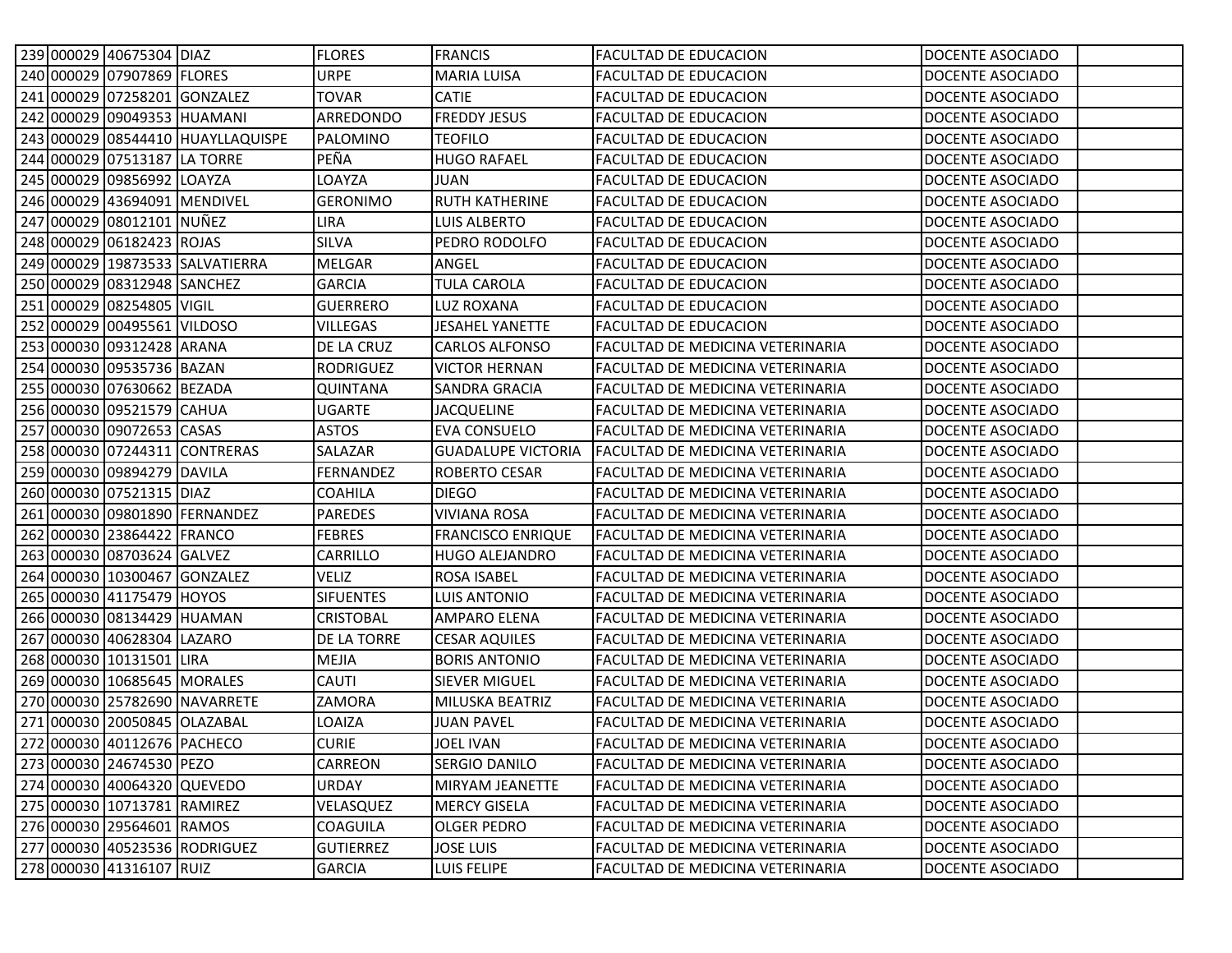|  | 279 000030 06772234 SANCHEZ  |                                | <b>PEREA</b>                | <b>NOFRE</b>            | <b>FACULTAD DE MEDICINA VETERINARIA</b>                      | DOCENTE ASOCIADO |
|--|------------------------------|--------------------------------|-----------------------------|-------------------------|--------------------------------------------------------------|------------------|
|  |                              | 280 000030 40671201 SANDOVAL   | <b>MONZON</b>               | <b>ROCIO SILVIA</b>     | <b>FACULTAD DE MEDICINA VETERINARIA</b>                      | DOCENTE ASOCIADO |
|  |                              | 281 000030 07182194 SANTILLAN  | <b>ALTAMIRANO</b>           | <b>GILBERTO</b>         | <b>FACULTAD DE MEDICINA VETERINARIA</b>                      | DOCENTE ASOCIADO |
|  | 282 000030 09945245 VASQUEZ  |                                | <b>CACHAY</b>               | <b>MARIA ELITH</b>      | <b>FACULTAD DE MEDICINA VETERINARIA</b>                      | DOCENTE ASOCIADO |
|  |                              | 283 000030 08142455 VILLANUEVA | <b>CHAVEZ</b>               | <b>CESAR AUGUSTO</b>    | FACULTAD DE MEDICINA VETERINARIA                             | DOCENTE ASOCIADO |
|  | 284 000030 15749842 YAMADA   |                                | ABE                         | <b>GRACIELA INES</b>    | <b>FACULTAD DE MEDICINA VETERINARIA</b>                      | DOCENTE ASOCIADO |
|  | 285 000031 10308118 AGUIRRE  |                                | <b>MEDRANO</b>              | <b>ROSA VIRGINIA</b>    | FACULTAD DE QUIMICA E INGENIERIA QUIMICA                     | DOCENTE ASOCIADO |
|  | 286 000031 08837311 BECERRA  |                                | VASQUEZ                     | <b>ELVIRA YDELIA</b>    | FACULTAD DE QUIMICA E INGENIERIA QUIMICA                     | DOCENTE ASOCIADO |
|  | 287 000031 10672520 BRAVO    |                                | <b>ARANIBAR</b>             | <b>NOEMI</b>            | FACULTAD DE QUIMICA E INGENIERIA QUIMICA                     | DOCENTE ASOCIADO |
|  | 288 000031 06842461 BRAVO    |                                | AYALA                       | <b>MARTA MARGOT</b>     | FACULTAD DE QUIMICA E INGENIERIA QUIMICA                     | DOCENTE ASOCIADO |
|  | 289 000031 06036539 CORNEJO  |                                | <b>SANCHEZ</b>              | <b>OSCAR ALBERTO</b>    | FACULTAD DE QUIMICA E INGENIERIA QUIMICA                     | DOCENTE ASOCIADO |
|  | 290 000031 25619086 DELMAS   |                                | <b>ROBLES</b>               | <b>DORA INES</b>        | FACULTAD DE QUIMICA E INGENIERIA QUIMICA                     | DOCENTE ASOCIADO |
|  | 291 000031 09948150 DEZA     |                                | <b>MARTI</b>                | <b>ELIZABETH</b>        | FACULTAD DE QUIMICA E INGENIERIA QUIMICA                     | DOCENTE ASOCIADO |
|  | 292 000031 25606396 FLORES   |                                | <b>CENTURION</b>            | <b>ROSARIO ISABEL</b>   | FACULTAD DE QUIMICA E INGENIERIA QUIMICA                     | DOCENTE ASOCIADO |
|  | 293 000031 06078851 GARCIA   |                                | <b>PANTIGOZO</b>            | <b>JOSE MANUEL</b>      | FACULTAD DE QUIMICA E INGENIERIA QUIMICA                     | DOCENTE ASOCIADO |
|  | 294 000031 40602422 GARCIA   |                                | <b>VILLEGAS</b>             | <b>VICTOR RAUL</b>      | FACULTAD DE QUIMICA E INGENIERIA QUIMICA                     | DOCENTE ASOCIADO |
|  | 295 000031 06125534 GOMEZ    |                                | <b>RAMIREZ</b>              | <b>HECTOR LUIS</b>      | FACULTAD DE QUIMICA E INGENIERIA QUIMICA                     | DOCENTE ASOCIADO |
|  |                              | 296 000031 25621609 GONGORA    | TOVAR                       |                         | CARLOS FERNANDO HILAFACULTAD DE QUIMICA E INGENIERIA QUIMICA | DOCENTE ASOCIADO |
|  |                              | 297 000031 07427504 GUERRERO   | <b>AQUINO</b>               | <b>MARCO VICENTE</b>    | FACULTAD DE QUIMICA E INGENIERIA QUIMICA                     | DOCENTE ASOCIADO |
|  | 298 000031 27417434 GUEVARA  |                                | VASQUEZ                     | <b>JORGE ERNESTO</b>    | FACULTAD DE QUIMICA E INGENIERIA QUIMICA                     | DOCENTE ASOCIADO |
|  | 299 000031 09463035 GUZMAN   |                                | <b>DUXTAN</b>               | <b>ALDO JAVIER</b>      | FACULTAD DE QUIMICA E INGENIERIA QUIMICA                     | DOCENTE ASOCIADO |
|  | 300 000031 25603015 HUAMAN   |                                | <b>MALLA</b>                | <b>JUANA MARIA</b>      | FACULTAD DE QUIMICA E INGENIERIA QUIMICA                     | DOCENTE ASOCIADO |
|  | 301 000031 23860280 JARA     |                                | <b>MORANTE</b>              | ELIANA                  | FACULTAD DE QUIMICA E INGENIERIA QUIMICA                     | DOCENTE ASOCIADO |
|  | 302 000031 07946885 LENGUA   |                                | <b>CALLE</b>                | <b>ROSA LAURA</b>       | FACULTAD DE QUIMICA E INGENIERIA QUIMICA                     | DOCENTE ASOCIADO |
|  | 303 000031 06897800 LUNA     |                                | HERNANDEZ                   | <b>MANUEL JESUS</b>     | FACULTAD DE QUIMICA E INGENIERIA QUIMICA                     | DOCENTE ASOCIADO |
|  | 304 000031 25459442 PIZARRO  |                                | <b>CABRERA</b>              | <b>RAUL GERMAN</b>      | FACULTAD DE QUIMICA E INGENIERIA QUIMICA                     | DOCENTE ASOCIADO |
|  | 305 000031 09159714 POLO     |                                | SAMANIEGO DE B MARIA ISABEL |                         | FACULTAD DE QUIMICA E INGENIERIA QUIMICA                     | DOCENTE ASOCIADO |
|  | 306 000031 10550728 RAMIREZ  |                                | <b>CAMAC</b>                | <b>ISABEL</b>           | FACULTAD DE QUIMICA E INGENIERIA QUIMICA                     | DOCENTE ASOCIADO |
|  | 307 000031 06020987 REYNA    |                                | <b>MARIÑAS</b>              | <b>LEONCIO</b>          | FACULTAD DE QUIMICA E INGENIERIA QUIMICA                     | DOCENTE ASOCIADO |
|  |                              | 308 000031 07358712 RODRIGUEZ  | <b>BEST</b>                 | <b>MARIA ANGELICA</b>   | FACULTAD DE QUIMICA E INGENIERIA QUIMICA                     | DOCENTE ASOCIADO |
|  | 309 000031 07942804 SALAS    |                                | <b>COLOTTA</b>              | <b>GILBERTO VICENTE</b> | FACULTAD DE QUIMICA E INGENIERIA QUIMICA                     | DOCENTE ASOCIADO |
|  | 310 000031 40375320 SUCA     |                                | <b>APAZA</b>                | <b>FERNANDO</b>         | FACULTAD DE QUIMICA E INGENIERIA QUIMICA                     | DOCENTE ASOCIADO |
|  | 311 000031 10063340 TORRES   |                                | IBAÑEZ                      | <b>FERNANDO ENRIQUE</b> | FACULTAD DE QUIMICA E INGENIERIA QUIMICA                     | DOCENTE ASOCIADO |
|  | 312 000032 07971397 AGUERO   |                                | <b>DEL CARPIO</b>           | <b>LIZARDO ELIAS</b>    | FACULTAD DE CIENCIAS ADMINISTRATIVAS                         | DOCENTE ASOCIADO |
|  | 313 000032 06056404 ARIAS    |                                | <b>MERCADO</b>              | LUIS ALBERTO            | <b>FACULTAD DE CIENCIAS ADMINISTRATIVAS</b>                  | DOCENTE ASOCIADO |
|  |                              | 314 000032 10720986 ASPILCUETA | <b>ASPILCUETA</b>           | <b>SIMON RICARDO</b>    | <b>FACULTAD DE CIENCIAS ADMINISTRATIVAS</b>                  | DOCENTE ASOCIADO |
|  | 315 000032 07239532 BAUTISTA |                                | <b>FLORES</b>               | <b>ELENA ISABEL</b>     | <b>FACULTAD DE CIENCIAS ADMINISTRATIVAS</b>                  | DOCENTE ASOCIADO |
|  | 316 000032 09375183 BELLIDO  |                                | SALCEDO                     | <b>CESAR AUGUSTO</b>    | <b>FACULTAD DE CIENCIAS ADMINISTRATIVAS</b>                  | DOCENTE ASOCIADO |
|  | 317 000032 06415613 BERETTA  |                                | <b>CISNEROS</b>             | <b>MIGUEL ANGEL</b>     | <b>FACULTAD DE CIENCIAS ADMINISTRATIVAS</b>                  | DOCENTE ASOCIADO |
|  | 318 000032 06723173 CASTILLO |                                | YUI                         | NIEVES CECILIA          | <b>FACULTAD DE CIENCIAS ADMINISTRATIVAS</b>                  | DOCENTE ASOCIADO |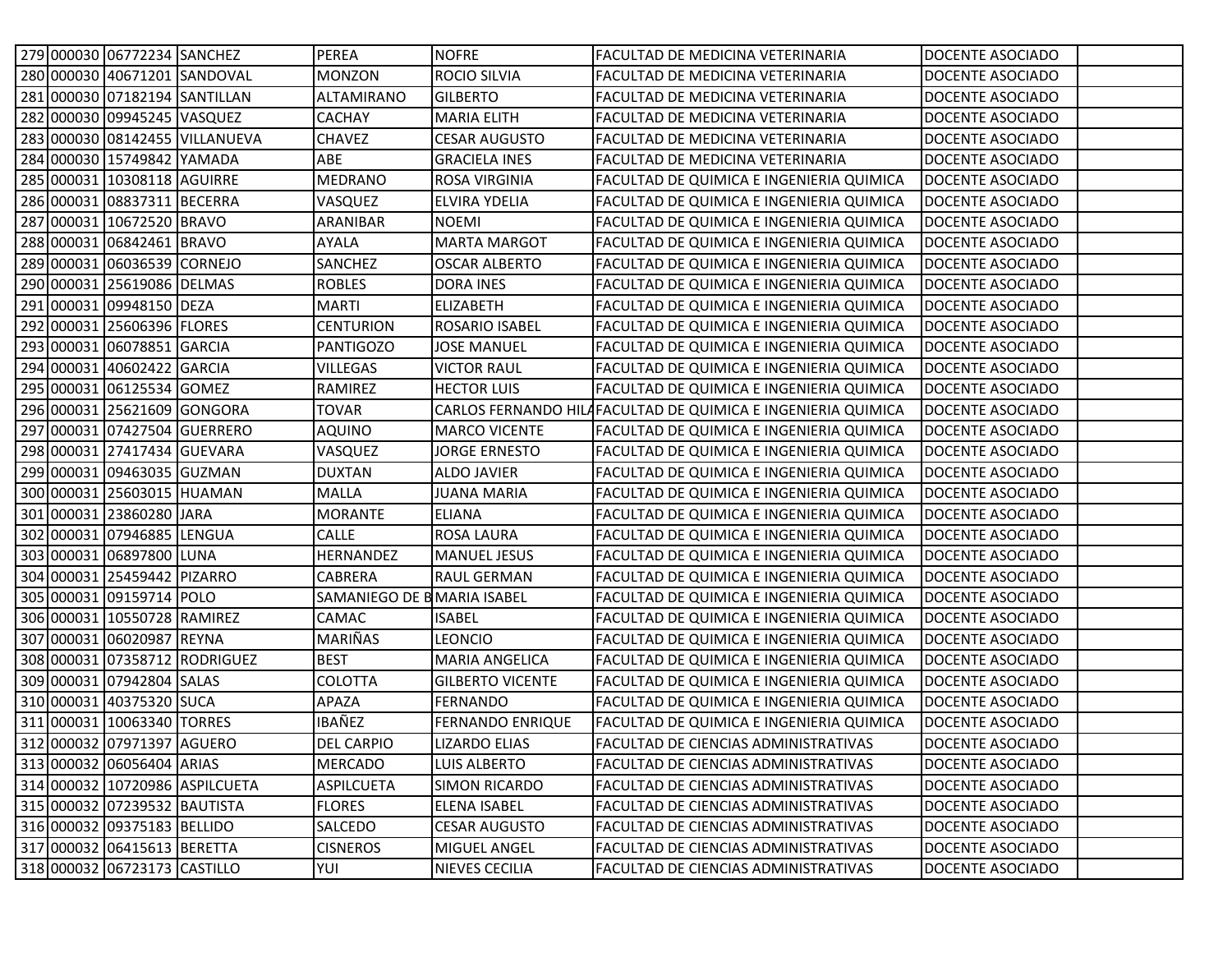|  | 319 000032 25735234 CASTRO   |                                | <b>MATEO</b>     | <b>WALTER MANUEL</b>    | <b>FACULTAD DE CIENCIAS ADMINISTRATIVAS</b>               | DOCENTE ASOCIADO |
|--|------------------------------|--------------------------------|------------------|-------------------------|-----------------------------------------------------------|------------------|
|  | 320 000032 07948954 CASTRO   |                                | <b>PEREZ</b>     | LUIS ALONSO             | <b>FACULTAD DE CIENCIAS ADMINISTRATIVAS</b>               | DOCENTE ASOCIADO |
|  | 321 000032 06086109 CRUZADO  |                                | <b>CASTAÑEDA</b> | <b>ARTURO</b>           | <b>FACULTAD DE CIENCIAS ADMINISTRATIVAS</b>               | DOCENTE ASOCIADO |
|  | 322 000032 23846247 CRUZ     |                                | <b>GONZALES</b>  | <b>NIKO</b>             | <b>FACULTAD DE CIENCIAS ADMINISTRATIVAS</b>               | DOCENTE ASOCIADO |
|  | 323 000032 08727945 FABIAN   |                                | SOTELO           | LUIS ANGEL              | <b>FACULTAD DE CIENCIAS ADMINISTRATIVAS</b>               | DOCENTE ASOCIADO |
|  | 324 000032 09434940 FAIRLIE  |                                | <b>FRISANCHO</b> | <b>EBOR</b>             | <b>FACULTAD DE CIENCIAS ADMINISTRATIVAS</b>               | DOCENTE ASOCIADO |
|  | 325 000032 08498566 FLORES   |                                | <b>HIDALGO</b>   | LUIS MANUEL             | <b>FACULTAD DE CIENCIAS ADMINISTRATIVAS</b>               | DOCENTE ASOCIADO |
|  | 326 000032 07224945 FRANCO   |                                | <b>TORRES</b>    | <b>CESAR AUGUSTO</b>    | <b>FACULTAD DE CIENCIAS ADMINISTRATIVAS</b>               | DOCENTE ASOCIADO |
|  | 327 000032 07910343 GOMEZ    |                                | <b>GALLARDO</b>  | <b>EDGAR ENRIQUE</b>    | <b>FACULTAD DE CIENCIAS ADMINISTRATIVAS</b>               | DOCENTE ASOCIADO |
|  |                              | 328 000032 43200509 MANCHEGO   | <b>ODAR</b>      | <b>SARA MARIA</b>       | <b>FACULTAD DE CIENCIAS ADMINISTRATIVAS</b>               | DOCENTE ASOCIADO |
|  | 329 000032 25420408 MENDOZA  |                                | <b>PUA</b>       |                         | EDELMIRA DEL ROSARIO FACULTAD DE CIENCIAS ADMINISTRATIVAS | DOCENTE ASOCIADO |
|  | 330 000032 25539705 MOLINA   |                                | ARENAZA          | <b>HERCULES EUGENIO</b> | <b>FACULTAD DE CIENCIAS ADMINISTRATIVAS</b>               | DOCENTE ASOCIADO |
|  | 331 000032 10772157 PUENTES  |                                | <b>RODRIGUEZ</b> | <b>MANUEL ANTONIO</b>   | <b>FACULTAD DE CIENCIAS ADMINISTRATIVAS</b>               | DOCENTE ASOCIADO |
|  | 332 000032 07195979 VALENCIA |                                | POMAREDA         |                         | PEDRO HERBERT JAIME FACULTAD DE CIENCIAS ADMINISTRATIVAS  | DOCENTE ASOCIADO |
|  | 333 000032 06279791 VASQUEZ  |                                | <b>MANSILLA</b>  | <b>EDWIN ANTONIO</b>    | <b>FACULTAD DE CIENCIAS ADMINISTRATIVAS</b>               | DOCENTE ASOCIADO |
|  | 334 000032 06266908 VERA     |                                | <b>VELEZ</b>     | <b>JOSE FRANCISCO</b>   | <b>FACULTAD DE CIENCIAS ADMINISTRATIVAS</b>               | DOCENTE ASOCIADO |
|  | 335 000032 07247923 VIDAL    |                                | <b>CANICOBA</b>  | <b>ARMANDO EMILIO</b>   | <b>FACULTAD DE CIENCIAS ADMINISTRATIVAS</b>               | DOCENTE ASOCIADO |
|  |                              | 336 000032 10321620 VILLACORTA | <b>HUAPAYA</b>   | JOSE ANTONIO            | <b>FACULTAD DE CIENCIAS ADMINISTRATIVAS</b>               | DOCENTE ASOCIADO |
|  | 337 000033 08457242 ACEVEDO  |                                | <b>MARZANO</b>   | <b>MAGLORIO</b>         | <b>FACULTAD DE CIENCIAS CONTABLES</b>                     | DOCENTE ASOCIADO |
|  | 338 000033 09889275 AMAYA    |                                | <b>ESPINOZA</b>  | <b>JAIME ENRIQUE</b>    | <b>FACULTAD DE CIENCIAS CONTABLES</b>                     | DOCENTE ASOCIADO |
|  |                              | 339 000033 25619317 BANCAYÁN   | <b>ECHE</b>      | <b>JOSÉ TOMÁS</b>       | <b>FACULTAD DE CIENCIAS CONTABLES</b>                     | DOCENTE ASOCIADO |
|  | 340 000033 42793517 BOBBIO   |                                | <b>ROSAS</b>     |                         | EMILIO GUSTAVO ARTUIFACULTAD DE CIENCIAS CONTABLES        | DOCENTE ASOCIADO |
|  | 341 000033 09627089 CACERES  |                                | ALEMAN           | PEDRO LUIS              | <b>FACULTAD DE CIENCIAS CONTABLES</b>                     | DOCENTE ASOCIADO |
|  | 342 000033 08704900 CARAZAS  |                                | PEREZ            | MIGUEL DELFIN           | <b>FACULTAD DE CIENCIAS CONTABLES</b>                     | DOCENTE ASOCIADO |
|  | 343 000033 08461950 HIDALGO  |                                | TUPIA            | <b>MANUEL ALBERTO</b>   | <b>FACULTAD DE CIENCIAS CONTABLES</b>                     | DOCENTE ASOCIADO |
|  | 344 000033 06139486 JAVIER   |                                | MELGAREJO        | <b>LEONCIO</b>          | <b>FACULTAD DE CIENCIAS CONTABLES</b>                     | DOCENTE ASOCIADO |
|  | 345 000033 08260467 PAJUELO  |                                | <b>CHAUCA</b>    | <b>FELIX HIPOLITO</b>   | <b>FACULTAD DE CIENCIAS CONTABLES</b>                     | DOCENTE ASOCIADO |
|  | 346 000033 40723196 ROMERO   |                                | <b>HUAMANI</b>   | <b>RUTH MIRIHAN</b>     | <b>FACULTAD DE CIENCIAS CONTABLES</b>                     | DOCENTE ASOCIADO |
|  | 347 000033 06200373 SAAVEDRA |                                | TARMEÑO          | <b>ELI ENRIQUE</b>      | <b>FACULTAD DE CIENCIAS CONTABLES</b>                     | DOCENTE ASOCIADO |
|  | 348 000033 06761136 SALAZAR  |                                | <b>FRISANCHO</b> | <b>ANGEL ROBERTO</b>    | <b>FACULTAD DE CIENCIAS CONTABLES</b>                     | DOCENTE ASOCIADO |
|  | 349 000033 07628586 TORRES   |                                | VILLANUEVA       |                         | MARIA DEL SOCORRO CAFACULTAD DE CIENCIAS CONTABLES        | DOCENTE ASOCIADO |
|  | 350 000033 07912232 VALDIVIA |                                | <b>RAMOS</b>     | ROMAN ARTURO            | <b>FACULTAD DE CIENCIAS CONTABLES</b>                     | DOCENTE ASOCIADO |
|  | 351 000033 15585212 VERGARA  |                                | <b>MONCADA</b>   | <b>RAUL JESUS</b>       | <b>FACULTAD DE CIENCIAS CONTABLES</b>                     | DOCENTE ASOCIADO |
|  |                              | 352 000033 06066310 VILLACORTA | <b>CAVERO</b>    | ARMANDO MANUEL          | <b>FACULTAD DE CIENCIAS CONTABLES</b>                     | DOCENTE ASOCIADO |
|  |                              | 353 000033 06070105 VILLANUEVA | <b>IPANAQUE</b>  | <b>CARMEN ISABEL</b>    | <b>FACULTAD DE CIENCIAS CONTABLES</b>                     | DOCENTE ASOCIADO |
|  | 354 000033 08627589 VIZCARRA |                                | <b>DOMINGUEZ</b> | LUIS ARTURO             | <b>FACULTAD DE CIENCIAS CONTABLES</b>                     | DOCENTE ASOCIADO |
|  | 355 000033 09328052 YACOLCA  |                                | <b>ESTARES</b>   | <b>DANIEL IRWIN</b>     | <b>FACULTAD DE CIENCIAS CONTABLES</b>                     | DOCENTE ASOCIADO |
|  | 356 000034 25825765 AGUIRRE  |                                | <b>CESPEDES</b>  | <b>CESAR AUGUSTO</b>    | <b>FACULTAD DE CIENCIAS FISICAS</b>                       | DOCENTE ASOCIADO |
|  | 357 000034 10013268 CERON    |                                | LOAYZA           | <b>MARIA LUISA</b>      | <b>FACULTAD DE CIENCIAS FISICAS</b>                       | DOCENTE ASOCIADO |
|  | 358 000034 09069935 CUSTODIO |                                | <b>CHUNG</b>     | EDUARDO                 | <b>FACULTAD DE CIENCIAS FISICAS</b>                       | DOCENTE ASOCIADO |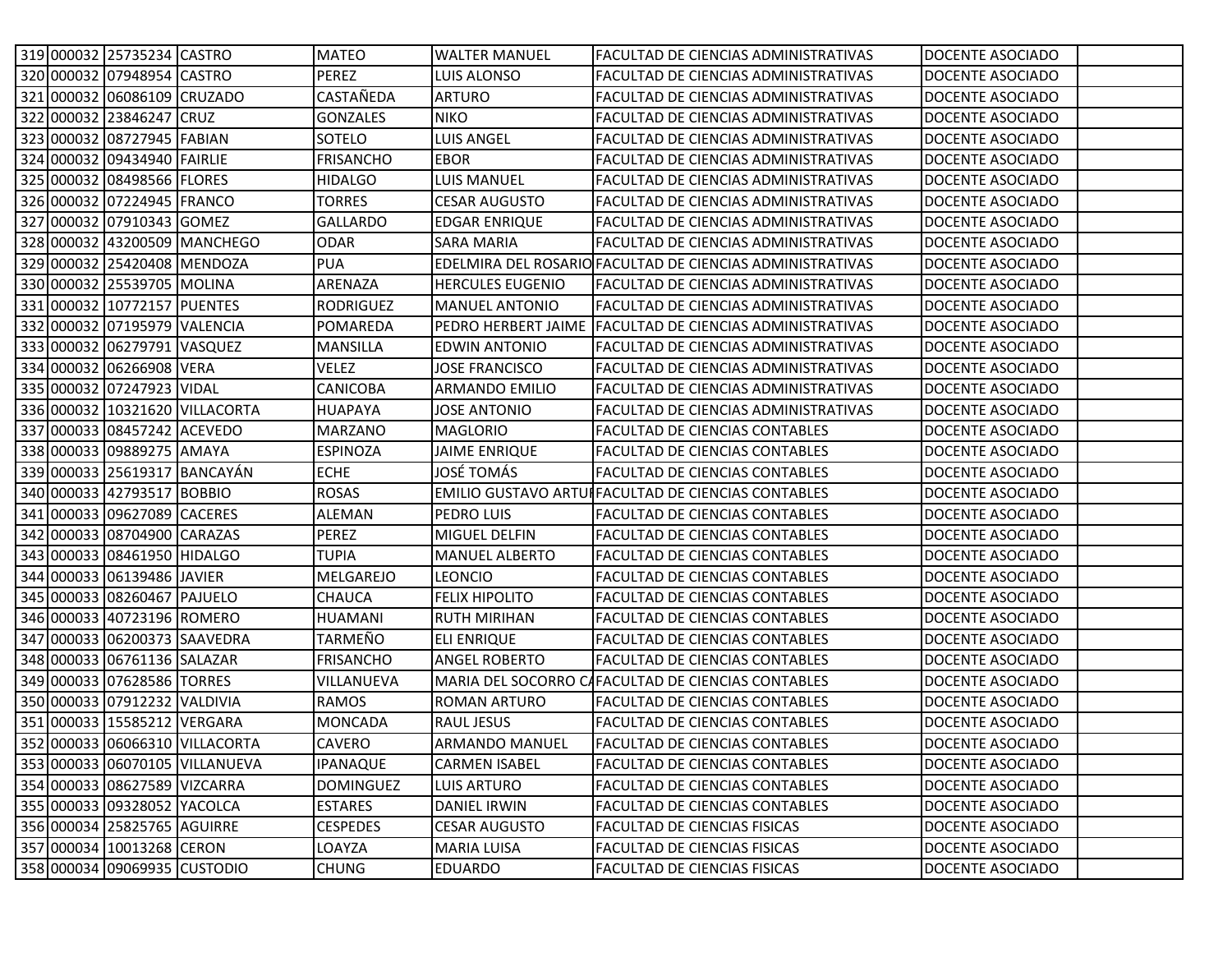|  | 359 000034 41704209 ESPINOZA |                                | <b>BERNARDO</b>             | <b>ROBERT MARINO</b>    | <b>FACULTAD DE CIENCIAS FISICAS</b>                 | DOCENTE ASOCIADO |
|--|------------------------------|--------------------------------|-----------------------------|-------------------------|-----------------------------------------------------|------------------|
|  | 360 000034 08524828 FLORES   |                                | SANTIBAÑEZ                  | <b>JESUS WALTER</b>     | FACULTAD DE CIENCIAS FISICAS                        | DOCENTE ASOCIADO |
|  | 361 000034 09426075 GARCIA   |                                | SANTIVAÑEZ                  | <b>MOISES HUMBERTO</b>  | FACULTAD DE CIENCIAS FISICAS                        | DOCENTE ASOCIADO |
|  | 362 000034 08677351 JIMENEZ  |                                | TINTAYA                     | <b>CESAR OMAR</b>       | FACULTAD DE CIENCIAS FISICAS                        | DOCENTE ASOCIADO |
|  | 363 000034 08318602 LASTRA   |                                | <b>ESPINOZA</b>             | LEOVIGILDO AUGUSTO      | <b>FACULTAD DE CIENCIAS FISICAS</b>                 | DOCENTE ASOCIADO |
|  |                              | 364 000034 10357735 MEDRANO    | <b>ATENCIO</b>              | <b>EMILIO</b>           | FACULTAD DE CIENCIAS FISICAS                        | DOCENTE ASOCIADO |
|  |                              | 365 000034 09469016 MIRAMIRA   | TIPULA                      | <b>BIVIANO</b>          | FACULTAD DE CIENCIAS FISICAS                        | DOCENTE ASOCIADO |
|  |                              | 366 000034 07837149 MONTENEGRO | <b>JOO</b>                  | <b>JAVIER SEMPRONIO</b> | FACULTAD DE CIENCIAS FISICAS                        | DOCENTE ASOCIADO |
|  | 367 000034 08587025 ORDOÑEZ  |                                | <b>CARDENAS</b>             | <b>GUSTAVO</b>          | FACULTAD DE CIENCIAS FISICAS                        | DOCENTE ASOCIADO |
|  | 368 000034 07209368 ROZAS    |                                | <b>OLIVERA</b>              | <b>GUIDO AMERICO</b>    | FACULTAD DE CIENCIAS FISICAS                        | DOCENTE ASOCIADO |
|  | 369 000034 08681498 SABRERA  |                                | <b>ALVARADO</b>             | <b>REGULO ANGEL</b>     | FACULTAD DE CIENCIAS FISICAS                        | DOCENTE ASOCIADO |
|  |                              | 370 000034 10054063 SALVADOR   | <b>GUTIERREZ</b>            | <b>BEATRIZ LUISA</b>    | FACULTAD DE CIENCIAS FISICAS                        | DOCENTE ASOCIADO |
|  |                              | 371 000034 06278008 SALVADOR   | <b>ROJAS</b>                | <b>BERNARDINO PEDRO</b> | <b>FACULTAD DE CIENCIAS FISICAS</b>                 | DOCENTE ASOCIADO |
|  | 372 000034 10699870 SANCHEZ  |                                | <b>CORTEZ</b>               | LOZANO PEDRO            | FACULTAD DE CIENCIAS FISICAS                        | DOCENTE ASOCIADO |
|  | 373 000034 08560777 SANCHEZ  |                                | <b>NOLASCO</b>              | <b>FELIPE</b>           | FACULTAD DE CIENCIAS FISICAS                        | DOCENTE ASOCIADO |
|  | 374 000034 07136313 SARANGO  |                                | JULCA                       | <b>DOUGLAS DONAL</b>    | FACULTAD DE CIENCIAS FISICAS                        | DOCENTE ASOCIADO |
|  | 375 000034 07497305 YZOCUPE  |                                | <b>CURAHUA</b>              | <b>VICTOR ALFREDO</b>   | FACULTAD DE CIENCIAS FISICAS                        | DOCENTE ASOCIADO |
|  | 376 000034 06121342 ZAVALA   |                                | <b>TRUJILLO</b>             | <b>AUGURIO NARCISO</b>  | <b>FACULTAD DE CIENCIAS FISICAS</b>                 | DOCENTE ASOCIADO |
|  |                              | 377 000035 06899057 ADANAQUE   | VELASQUEZ                   | <b>RAUL DOMITILO</b>    | FACULTAD DE CIENCIAS SOCIALES                       | DOCENTE ASOCIADO |
|  |                              | 378 000035 02806060 ASTUHUAMAN | <b>GONZALES</b>             | <b>CESAR WIDEBALDO</b>  | FACULTAD DE CIENCIAS SOCIALES                       | DOCENTE ASOCIADO |
|  | 379 000035 08489353 BUENAÑO  |                                | <b>OLIVO</b>                | <b>JULIO CESAR</b>      | FACULTAD DE CIENCIAS SOCIALES                       | DOCENTE ASOCIADO |
|  |                              | 380 000035 07455716 CABANILLAS | DELGADILLO                  | <b>VIRGILIO FREDDY</b>  | FACULTAD DE CIENCIAS SOCIALES                       | DOCENTE ASOCIADO |
|  | 381 000035 08741254 CACERES  |                                | <b>CEDRON</b>               |                         | MARIA LETICIA MARCELI FACULTAD DE CIENCIAS SOCIALES | DOCENTE ASOCIADO |
|  | 382 000035 10009715 CARCELEN |                                | RELUZ                       | <b>CARLOS GUILLERMO</b> | <b>FACULTAD DE CIENCIAS SOCIALES</b>                | DOCENTE ASOCIADO |
|  | 383 000035 07935476 CARDEÑA  |                                | DIOS DE PORTUG MARIA ESTELA |                         | FACULTAD DE CIENCIAS SOCIALES                       | DOCENTE ASOCIADO |
|  | 384 000035 09672316 CHAUPIS  |                                | <b>TORRES</b>               | <b>JOSE ANTONIO</b>     | FACULTAD DE CIENCIAS SOCIALES                       | DOCENTE ASOCIADO |
|  | 385 000035 07944260 CHOQUE   |                                | <b>MARTINEZ</b>             | ALEJANDRO SALOMON       | <b>FACULTAD DE CIENCIAS SOCIALES</b>                | DOCENTE ASOCIADO |
|  | 386 000035 10059184 CHU      |                                | <b>BARRERA</b>              | <b>ALEJANDRO JOSE</b>   | FACULTAD DE CIENCIAS SOCIALES                       | DOCENTE ASOCIADO |
|  | 387 000035 06716976 COBAS    |                                | <b>CORRALES</b>             | <b>MANUEL EFRAIN</b>    | FACULTAD DE CIENCIAS SOCIALES                       | DOCENTE ASOCIADO |
|  | 388 000035 07766565 CORNEJO  |                                | VELASQUEZ                   | <b>HERNAN</b>           | <b>FACULTAD DE CIENCIAS SOCIALES</b>                | DOCENTE ASOCIADO |
|  | 389 000035 25726173 DIAZ     |                                | CARTAGENA                   | <b>WALTER JAVIER</b>    | <b>FACULTAD DE CIENCIAS SOCIALES</b>                | DOCENTE ASOCIADO |
|  | 390 000035 06070902 HUAMAN   |                                | <b>TALAVERA</b>             | ANANIAS MAXIMO          | FACULTAD DE CIENCIAS SOCIALES                       | DOCENTE ASOCIADO |
|  | 391 000035 09951714 HURTADO  |                                | AMES                        | <b>CARLOS HUGO</b>      | <b>FACULTAD DE CIENCIAS SOCIALES</b>                | DOCENTE ASOCIADO |
|  | 392 000035 08847829 JAIME    |                                | <b>TELLO</b>                | <b>CECILIA YSABEL</b>   | <b>FACULTAD DE CIENCIAS SOCIALES</b>                | DOCENTE ASOCIADO |
|  | 393 000035 06066925 LUQUE    |                                | LUQUE                       | JUVENAL                 | FACULTAD DE CIENCIAS SOCIALES                       | DOCENTE ASOCIADO |
|  |                              | 394 000035 08567108 MALDONADO  | <b>DONGO</b>                | <b>JUAN MANUEL</b>      | <b>FACULTAD DE CIENCIAS SOCIALES</b>                | DOCENTE ASOCIADO |
|  |                              | 395 000035 09593669 MALDONADO  | <b>FELIX</b>                | <b>HECTOR HUGO</b>      | <b>FACULTAD DE CIENCIAS SOCIALES</b>                | DOCENTE ASOCIADO |
|  | 396 000035 06237268 MEDINA   |                                | <b>SANCHEZ</b>              | <b>FRANCISCO</b>        | <b>FACULTAD DE CIENCIAS SOCIALES</b>                | DOCENTE ASOCIADO |
|  | 397 000035 08692787 MORALES  |                                | <b>CERON</b>                | <b>CARLOS ERNESTO</b>   | FACULTAD DE CIENCIAS SOCIALES                       | DOCENTE ASOCIADO |
|  | 398 000035 10565213 NUGENT   |                                | <b>HERRERA</b>              | <b>JOSE GUILLERMO</b>   | FACULTAD DE CIENCIAS SOCIALES                       | DOCENTE ASOCIADO |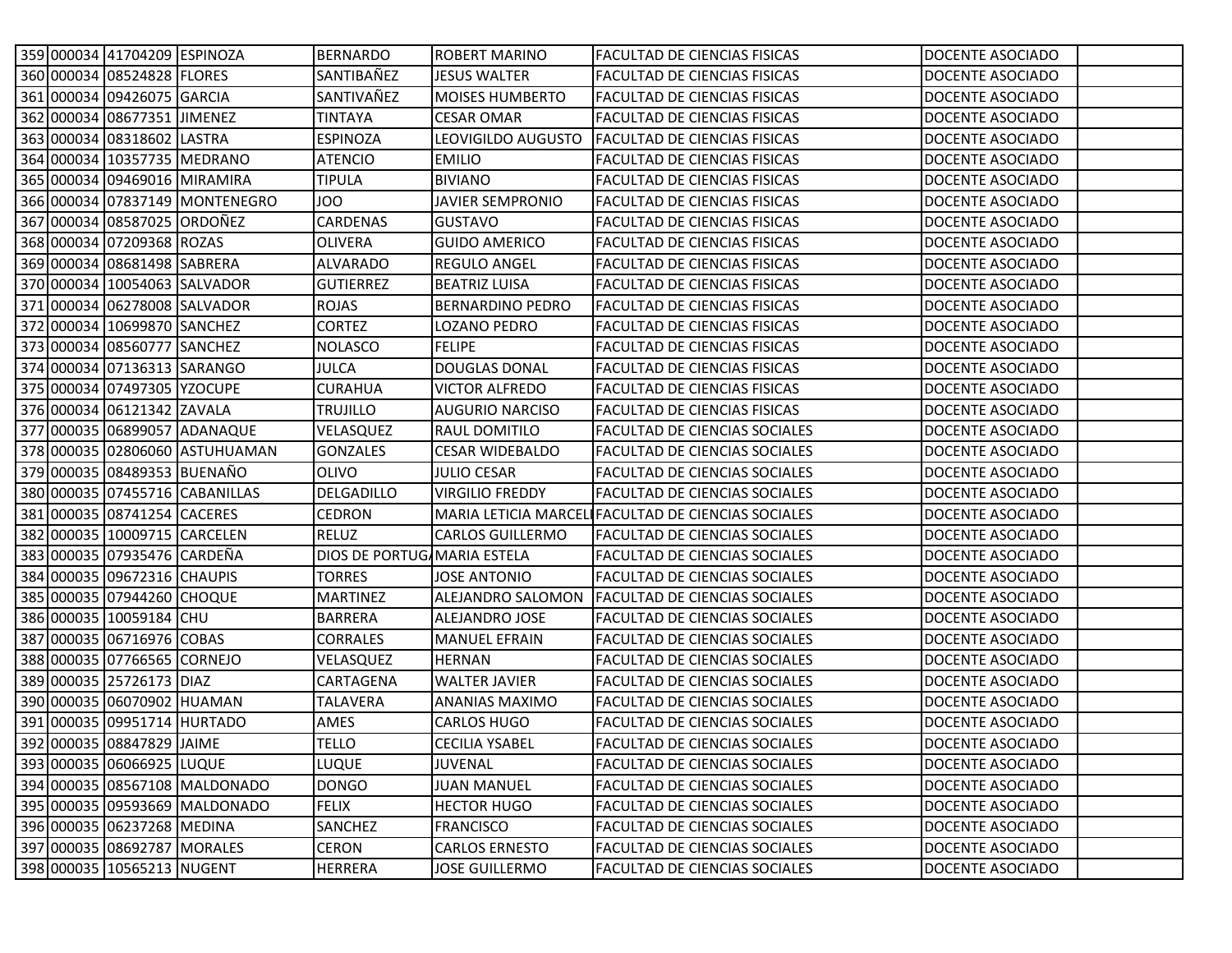| 399 000035 08606472 ORDAYA     | <b>LOPEZ</b>      | <b>DOMITILA INES</b>          | <b>FACULTAD DE CIENCIAS SOCIALES</b>                         | DOCENTE ASOCIADO |
|--------------------------------|-------------------|-------------------------------|--------------------------------------------------------------|------------------|
| 400 000035 07730701 OSEJO      | <b>MAURY</b>      | <b>JOSE ANGEL</b>             | <b>FACULTAD DE CIENCIAS SOCIALES</b>                         | DOCENTE ASOCIADO |
| 401 000035 07858714 PERALTA    | APAZA             | LUZ ELADIA                    | <b>FACULTAD DE CIENCIAS SOCIALES</b>                         | DOCENTE ASOCIADO |
| 402 000035 25738668 PEREZ      | VALDIVIA          | <b>JAVIER FERNANDO</b>        | <b>FACULTAD DE CIENCIAS SOCIALES</b>                         | DOCENTE ASOCIADO |
| 403 000035 09475141 PUERTA     | VILLAGARAY        | <b>CESAR</b>                  | <b>FACULTAD DE CIENCIAS SOCIALES</b>                         | DOCENTE ASOCIADO |
| 404 000035 08806100 ROSAS      | VILLENA           | <b>VELIA NARCISA</b>          | <b>FACULTAD DE CIENCIAS SOCIALES</b>                         | DOCENTE ASOCIADO |
| 405 000035 40406932 VAN DALEN  | LUNA              | PIETER DENNIS                 | <b>FACULTAD DE CIENCIAS SOCIALES</b>                         | DOCENTE ASOCIADO |
| 406 000035 07443438 WONG       | <b>ROBLES</b>     | <b>ANTONIO RUBEN</b>          | <b>FACULTAD DE CIENCIAS SOCIALES</b>                         | DOCENTE ASOCIADO |
| 407 000035 09857955 YECKTING   | <b>VILELA</b>     | <b>FABIOLA TATIANA</b>        | <b>FACULTAD DE CIENCIAS SOCIALES</b>                         | DOCENTE ASOCIADO |
| 408 000036 06833830 ALDANA     | <b>ALVAREZ</b>    | <b>MANUEL ISMAEL</b>          | FACULTAD DE INGENIERIA EN GEOLOGICA, MINER DOCENTE ASOCIADO  |                  |
| 409 000036 07009405 ARIAS      | <b>ARCE</b>       | <b>VLADIMIR ALEJANDRO</b>     | FACULTAD DE INGENIERIA EN GEOLOGICA, MINER DOCENTE ASOCIADO  |                  |
| 410 000036 09456006 AZAÑERO    | ORTIZ             | ANGEL                         | FACULTAD DE INGENIERIA EN GEOLOGICA, MINER DOCENTE ASOCIADO  |                  |
| 411 000036 06016801 BRAVO      | <b>MALCA</b>      | AUGUSTO GUILLERMO             | FACULTAD DE INGENIERIA EN GEOLOGICA, MINER DOCENTE ASOCIADO  |                  |
| 412 000036 09136425 CABALLERO  | <b>RIOS</b>       | <b>MANUEL PRUDENCIO</b>       | FACULTAD DE INGENIERIA EN GEOLOGICA, MINER DOCENTE ASOCIADO  |                  |
| 413 000036 08604601 CAMPIAN    | LAZO              | MARITZA EDITH                 | FACULTAD DE INGENIERIA EN GEOLOGICA, MINER DOCENTE ASOCIADO  |                  |
| 414 000036 08483279 CANCHARI   | <b>SILVERIO</b>   | <b>GODELIA</b>                | FACULTAD DE INGENIERIA EN GEOLOGICA, MINER DOCENTE ASOCIADO  |                  |
| 415 000036 09216506 CANTORIN   | <b>VILCHEZ</b>    | MARITZA MERCEDES              | FACULTAD DE INGENIERIA EN GEOLOGICA, MINER DOCENTE ASOCIADO  |                  |
| 416 000036 07204761 GONZALES   | <b>REYNOSO</b>    | OSWALDO AUGUSTO               | FACULTAD DE INGENIERIA EN GEOLOGICA, MINER DOCENTE ASOCIADO  |                  |
| 417 000036 08085704 JACAY      | <b>HUARACHE</b>   | <b>JAVIER PABLO</b>           | FACULTAD DE INGENIERIA EN GEOLOGICA, MINER DOCENTE ASOCIADO  |                  |
| 418 000036 06132417 MEDINA     | SANDOVAL          | ROSA JULIA                    | FACULTAD DE INGENIERIA EN GEOLOGICA, MINER DOCENTE ASOCIADO  |                  |
| 419 000036 07573332 PRADO      |                   | VELAZCO DE DE LOYSABEL AMANDA | FACULTAD DE INGENIERIA EN GEOLOGICA, MINER DOCENTE ASOCIADO  |                  |
| 420 000036 08859984 PUENTE     | SANTIBAÑEZ        | LUIS ERNESTO                  | FACULTAD DE INGENIERIA EN GEOLOGICA, MINER DOCENTE ASOCIADO  |                  |
| 421 000036 08800785 SANDOVAL   | CASAS             | <b>JOSE ANTONIO</b>           | FACULTAD DE INGENIERIA EN GEOLOGICA, MINER DOCENTE ASOCIADO  |                  |
| 422 000036 40125804 VALENCIA   | <b>REYES</b>      | ZANHY LEONOR                  | FACULTAD DE INGENIERIA EN GEOLOGICA, MINER DOCENTE ASOCIADO  |                  |
| 423 000037 07638075 BELTRAN    | <b>SARAVIA</b>    | <b>VICTOR ESTEBAN</b>         | FACULTAD DE INGENIERIA INDUSTRIAL                            | DOCENTE ASOCIADO |
| 424 000037 09190846 HUARI      | EVANGELISTA       | <b>FELIX</b>                  | FACULTAD DE INGENIERIA INDUSTRIAL                            | DOCENTE ASOCIADO |
| 425 000037 15945420 LEON       | VELASQUEZ         | <b>WILLIAM JAIME</b>          | <b>FACULTAD DE INGENIERIA INDUSTRIAL</b>                     | DOCENTE ASOCIADO |
| 426 000037 07268427 MALCA      | <b>CHUQUIRUNA</b> | RAQUEL BEATRIZ                | FACULTAD DE INGENIERIA INDUSTRIAL                            | DOCENTE ASOCIADO |
| 427 000037 06445509 NORIEGA    | <b>BARDALEZ</b>   | FERNANDO                      | <b>FACULTAD DE INGENIERIA INDUSTRIAL</b>                     | DOCENTE ASOCIADO |
| 428 000037 25662267 PARRAGA    | VELASQUEZ         |                               | MARIA DEL ROSARIO ELSFACULTAD DE INGENIERIA INDUSTRIAL       | DOCENTE ASOCIADO |
| 429 000037 06234775 RAMIREZ    | <b>MORALES</b>    | <b>FAUSTO DAVID</b>           | <b>FACULTAD DE INGENIERIA INDUSTRIAL</b>                     | DOCENTE ASOCIADO |
| 430 000037 07355449 ROJAS      | LAZO              | OSWALDO JOSE                  | FACULTAD DE INGENIERIA INDUSTRIAL                            | DOCENTE ASOCIADO |
| 431 000037 06701516 SHIGYO     | ORTIZ             | CARLOS AUGUSTO                | FACULTAD DE INGENIERIA INDUSTRIAL                            | DOCENTE ASOCIADO |
|                                |                   |                               |                                                              |                  |
| 432 000037 07902291 VIVAR      | <b>MORALES</b>    | LUIS BEZARION                 | FACULTAD DE INGENIERIA INDUSTRIAL                            | DOCENTE ASOCIADO |
| 433 000037 41133522 YARIN      | ACHACHAGUA        | <b>ANWAR JULIO</b>            | <b>FACULTAD DE INGENIERIA INDUSTRIAL</b>                     | DOCENTE ASOCIADO |
| 434 000038 07299248 ALVA       | SALDAÑA           | <b>VICTOR EDMUNDO</b>         | FACULTAD DE INGENIERIA ELECTRONICA Y ELECTRODOCENTE ASOCIADO |                  |
| 435 000038 06927502 ANGELES    | <b>MENACHO</b>    | <b>JAIME ANGEL</b>            | FACULTAD DE INGENIERIA ELECTRONICA Y ELECTRODCENTE ASOCIADO  |                  |
| 436 000038 09377230 BUSTAMANTE | ALVAREZ           | <b>RAFAEL</b>                 | FACULTAD DE INGENIERIA ELECTRONICA Y ELECTRODOCENTE ASOCIADO |                  |
| 437 000038 08624069 CARRILLO   | <b>GOMERO</b>     | <b>FLAVIO NIREO</b>           | FACULTAD DE INGENIERIA ELECTRONICA Y ELECTRODCENTE ASOCIADO  |                  |